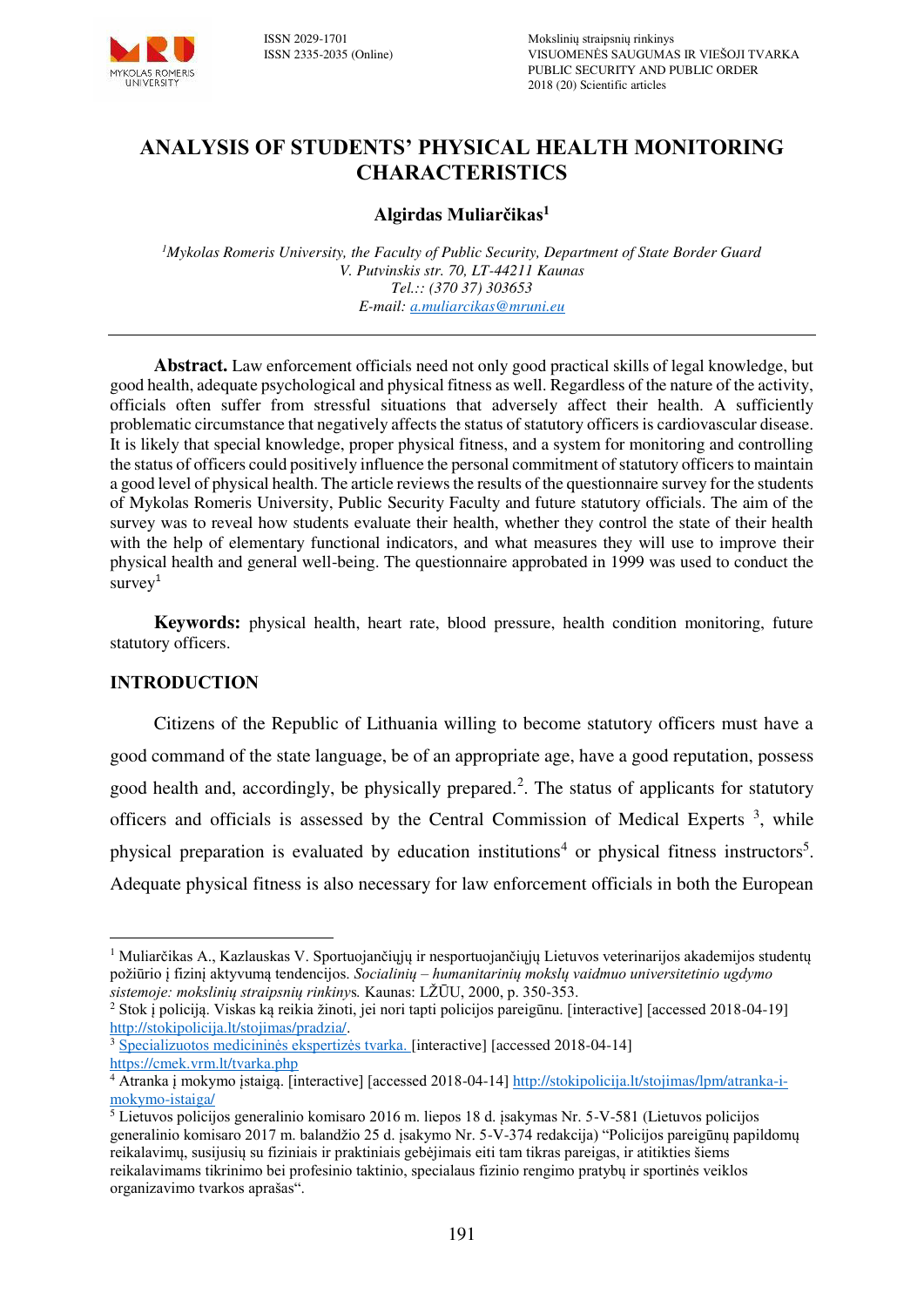

 $\overline{a}$ 

and American continents  $6,7,8,9,10,11,12,13,14,15,16,17$ . There are no unified requirements for the physical preparation of officials; therefore, there are relatively different requirements for the preparation of law enforcement representatives in each individual country, or even in the region of the<sup>18</sup>. The requirements for the statutory officers of our country are regulated by the standards of specialist training,  $^{19}$ ,  $^{20}$  as well as the relevant orders<sup>21</sup>.

In analyzing the peculiarities of work activity, it is necessary to pay attention to the fact that a significant part of the population, about a quarter of men and even more of women, remain

<sup>9</sup> Obwieszczenie Granicznej Ministra spraw wewnętrznych z dnia 13 lipca 2015 r. w sprawie ogłoszenia jednolitego tekstu rozporządzenia Ministra Spraw Wewnętrznych i Administracji w sprawie testu sprawności fizycznej funkcjonariuszy Straży. [interactive] [accessed 2018-02-15] [http://www.infor.pl/akt-](http://www.infor.pl/akt-prawny/DZU.2015.152.0001121,rozporzadzenie-ministra-spraw-wewnetrznych-i-administracji-w-sprawie-testu-sprawnosci-fizycznej-funkcjonariuszy-strazy-granicznej.html)

[prawny/DZU.2015.152.0001121,rozporzadzenie-ministra-spraw-wewnetrznych-i-administracji-w-sprawie-testu](http://www.infor.pl/akt-prawny/DZU.2015.152.0001121,rozporzadzenie-ministra-spraw-wewnetrznych-i-administracji-w-sprawie-testu-sprawnosci-fizycznej-funkcjonariuszy-strazy-granicznej.html)[sprawnosci-fizycznej-funkcjonariuszy-strazy-granicznej.html](http://www.infor.pl/akt-prawny/DZU.2015.152.0001121,rozporzadzenie-ministra-spraw-wewnetrznych-i-administracji-w-sprawie-testu-sprawnosci-fizycznej-funkcjonariuszy-strazy-granicznej.html) 

<sup>6</sup> Fiziskās sagatavotības vērtēšanas metodika amatpersonām ar speciālajām dienesta pakāpēm. [interactive] [accessed 2018-02-15]<http://vsc.iem.gov.lv/wp-content/uploads/Metodika1.pdf>

 $^7$  Fiziskās sagatavotības prasības Iekšlietu ministrijas sistēmas iestāžu un Ieslodzījuma vietu pārvaldes amatpersonām ar speciālajām dienesta pakāpēm. [interactive] [accessed 2018-02-15] <https://likumi.lv/doc.php?id=257102>

<sup>8</sup> Politseiametniku ning Politsei- ja Piirivalveameti kõrgema ametniku kutsesobivusnõuded, nende kontrollimise tingimused ja kord. [interactive] [accessed 2018-02-15[\] https://www.riigiteataja.ee/akt/118042013016.](https://www.riigiteataja.ee/akt/118042013016)

<sup>&</sup>lt;sup>10</sup> [Normy testu sprawności fizycznej dla policjantów w służbie](https://wspol.edu.pl/zws/index.php?option=com_content&view=article&id=50:normy-testu-sprawnopci-fizycznej-dla-policjant-w-ssuibie&catid=32:informator-dla-policjant) [interactive] [accessed 2018-02-15] [https://wspol.edu.pl/zws/index.php?option=com\\_content&view=article&id=50:normy-testu-sprawnopci](https://wspol.edu.pl/zws/index.php?option=com_content&view=article&id=50:normy-testu-sprawnopci-fizycznej-dla-policjant-w-ssuibie&catid=32:informator-dla-policjant)[fizycznej-dla-policjant-w-ssuibie&catid=32:informator-dla-policjant](https://wspol.edu.pl/zws/index.php?option=com_content&view=article&id=50:normy-testu-sprawnopci-fizycznej-dla-policjant-w-ssuibie&catid=32:informator-dla-policjant) 

<sup>&</sup>lt;sup>11</sup> [Normy testu sprawności fizycznej dla policjantek w służbie](https://www.wspol.edu.pl/zws/index.php?option=com_content&view=article&id=51:normy-testu-sprawnopci-fizycznej-dla-policjantek-w-ssuibie&catid=32:informator-dla-policjant). [interactive] [accessed 2018-02-15] [https://www.wspol.edu.pl/zws/index.php?option=com\\_content&view=article&id=51:normy-testu-sprawnopci](https://www.wspol.edu.pl/zws/index.php?option=com_content&view=article&id=51:normy-testu-sprawnopci-fizycznej-dla-policjantek-w-ssuibie&catid=32:informator-dla-policjant)[fizycznej-dla-policjantek-w-ssuibie&catid=32:informator-dla-policjant](https://www.wspol.edu.pl/zws/index.php?option=com_content&view=article&id=51:normy-testu-sprawnopci-fizycznej-dla-policjantek-w-ssuibie&catid=32:informator-dla-policjant) 

<sup>&</sup>lt;sup>12</sup> Anforderungen des Auswahlverfahrens im Sporttest der Bundespolizei. [interactive] [accessed 2018-04-04] [http://www.sporttest-polizei.de/bundeslaender/bundespolizei/.](http://www.sporttest-polizei.de/bundeslaender/bundespolizei/)

<sup>13</sup> Anforderungen beim Sporttest der Polizei. [interactive] [accessed 2018-02-19[\] http://www.sporttest](http://www.sporttest-polizei.de/bundeslaender/)[polizei.de/bundeslaender/](http://www.sporttest-polizei.de/bundeslaender/) 

<sup>14</sup> Povolanie policajta. [interactive] [accessed 2018-02-19]

[https://www.minv.sk/swift\\_data/source/policia/prevencia/zakon\\_cest\\_a\\_odvaha/POVOLANIE%20POLICAJTA](https://www.minv.sk/swift_data/source/policia/prevencia/zakon_cest_a_odvaha/POVOLANIE%20POLICAJTA.pdf) [.pdf](https://www.minv.sk/swift_data/source/policia/prevencia/zakon_cest_a_odvaha/POVOLANIE%20POLICAJTA.pdf) 

<sup>&</sup>lt;sup>15</sup> Previerky fyzickej zdatnosti. [interactive] [accessed 2018-02-19[\] https://www.akademiapz.sk/prijimacia](https://www.akademiapz.sk/prijimacia-skuska-0)[skuska-0](https://www.akademiapz.sk/prijimacia-skuska-0) 

<sup>&</sup>lt;sup>16</sup> Volanti J.M., Ma C.C., Fekedulegn D. et al. Associations Between Body Fat Percentage and Fitness among Police Officers: A Statewide Study. *[Safety and Health at Work](https://www.sciencedirect.com/science/journal/20937911)*. 2017, 8 (1): 36-41.

<sup>&</sup>lt;sup>17</sup> The 11 components of proper police fitness. [interactive] [accessed 2018-03-11]

[https://www.policeone.com/police-products/fitness-health-wellness/articles/508738-The-11-components-of](https://www.policeone.com/police-products/fitness-health-wellness/articles/508738-The-11-components-of-proper-police-fitness/)[proper-police-fitness/](https://www.policeone.com/police-products/fitness-health-wellness/articles/508738-The-11-components-of-proper-police-fitness/) 

<sup>18</sup> Anforderungen beim Sporttest der Polizei. *op. cit.*

<sup>19</sup> Lietuvos Respublikos Švietimo ir mokslo mininsterija Socialinės apsaugos ir darmo ministerija. Policininko rengimo standartas. [interactive] Vilnius 2008. [accessed 2018-02-14]

<http://www.kpmpc.lt/Skelbimai/PDFstandartai/Policininkas.LT.3.pdf>

<sup>&</sup>lt;sup>20</sup> Lietuvos Respublikos Švietimo ir mokslo mininsterija Socialinės apsaugos ir darmo ministerija. Pasieniečio rengimo standartas. [interactive] Vilnius 2008. [accessed 2018-02-14]

<http://www.kpmpc.lt/Skelbimai/PDFstandartai/Pasienietis.LT.3.pdf>

<sup>21</sup> Lietuvos policijos generalinio komisaro 2016 m. liepos 18 d. įsakymas Nr. 5-V-581 (Lietuvos policijos generalinio komisaro 2017 m. balandžio 25 d. įsakymo Nr. 5-V-374 redakcija) *supra note* 5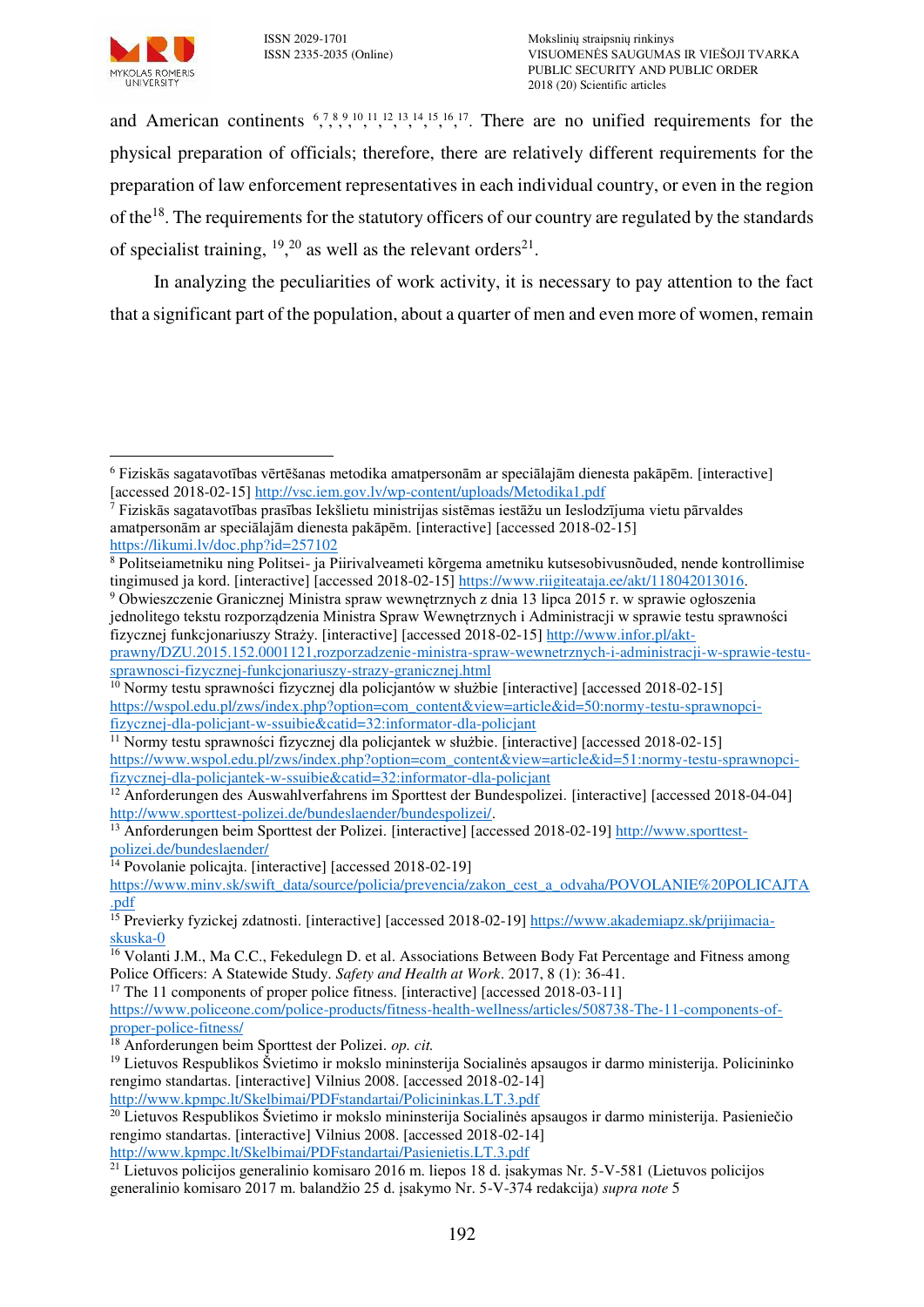

 $\overline{a}$ 

sedentary at work.<sup>22</sup> This is especially attributative to the police  $2^3$ ,  $2^4$ , where about 80% of workers spend more time working a sedentary job. As a result of insufficient physical activity and other factors, the number of people with overweight increases significantly  $25\frac{26}{5}$ . Similar tendencies prevail not only in Lithuania but also in other countries  $27,28$ . This situation has a significant impact on human health and functional capacity. There is a decline in meeting the required standards for law enforcement officers in some countries. The physical fitness and state of health of US officials, in most cases investigated, are not in line with the desired level of preparation <sup>29</sup>, , and in some cases even lower than the average level of physical fitness of civilians<sup>30</sup>. The research performed with German law enforcement officers found that physiological characteristics that characterize their physical abilities  $31$  were also lower than the desirable ones. Insufficient physical fitness, cardiovascular disease, overweight, frequent stressful situations negatively affect the physical health of law enforcement officers and frequently leads to death  $32,33,34$ . It has been determined that the most common cause of death in Lithuania is cardiovascular disease  $35$ . In order to prevent cardiovascular diseases, researchers recommend balanced nutrition, increase strength and aerobic capacity training, which have a very positive effect on the prevention process of cardiovascular disease, diabetes, bone thinning

<sup>29</sup> Williams J., Ramsey V. The Need for Law Enforcement Wellness Interventions: A Critical Review. [interactive] *The Sport Journal.* 2017 (57), September 5 [accessed 2018-03-12]

<sup>22</sup> Grabauskas V, Klumbienė J, Petkevičienė J ir kt. *Suaugusių Lietuvos žmonių gyvensenos tyrimas, 2014*. Kaunas: Lietuvos sveikatos mokslų universitetas, 2015.

<sup>&</sup>lt;sup>23</sup> Adams, J., Schneider, J., Hubbard, et. Al (2010). Measurement of functional capacity requirements of police officers. [interactive] *Baylor University Medical Center Proceedings* 2010, 23: 7-10 [accessed 2018-03- 20[\]https://www.ncbi.nlm.nih.gov/pmc/articles/PMC2804486/#.](https://www.ncbi.nlm.nih.gov/pmc/articles/PMC2804486/)

<sup>&</sup>lt;sup>24</sup> Boyce, R. W., Jones, G. R., Schendt, K. E. et.al. Longitudinal changes in strength of police officers with gender comparisons. *The Journal of Strength Conditioning Ressearch* 2009, 23(8): 2411–2418.

<sup>25</sup> Grabauskas V., Klumbienė J., Petkevičienė J. ir kt. *Suaugusių Lietuvos žmonių gyvensenos tyrimas 2012*. Kaunas: Lietuvos sveikatos mokslų universitetas, 2013

<sup>26</sup> Grabauskas V, Klumbienė J, Petkevičienė J ir kt.*op.cit.* p.20

 $27$  Hallal P.C., Andersen L.B., Bull F.C. et al. Global physical activity levels: surveillance progress, pitfalls, and prospects. *The Lancet.* 2012 Jul 21;380(9838):247-57

<sup>28</sup> Sport and physical activity. [interactive] *Report. Eurobarometer. 2014*. [accessed 2018-04-06] http://ec.europa.eu/public\_opinion/archives/ebs/ebs\_412\_en.pdf

<http://thesportjournal.org/article/the-need-for-law-enforcement-wellness-interventions/>

<sup>&</sup>lt;sup>30</sup> Varvarigou V., Farioli A., M. Korre et. al. Law enforcement duties and sudden cardiac death among police officers in United States: case distribution study. [interactive] *BMJ.* (Published 18 November 2014) [accessed 2018-03-12] <http://www.bmj.com/content/bmj/349/bmj.g6534.full.pdf>

<sup>&</sup>lt;sup>31</sup> Leischik R., r Foshag P., Strauß et. all. Aerobic Capacity, Physical Activity and Metabolic Risk Factors in Firefighters Compared with Police Officers and Sedentary Clerks. [interactive]. *PLOS*. 2015. [accessed 2018-03- 13].<http://journals.plos.org/plosone/article?id=10.1371/journal.pone.0133113#sec019>

<sup>32</sup> Varvarigou V., Farioli A., M. Korre et. al. *op. cit.*

<sup>33</sup> Zimmerman FH. Cardiovascular disease and risk factors in law enforcement personnel: a comprehensive review. *Cardiol Rev* 2012;20:159-66.

<sup>&</sup>lt;sup>34</sup> Kales SN, Tsismenakis AJ, Zhang C, Soteriades ES. Blood pressure in firefighters, police officers, and other emergency responders. *Am J Hypertens* 2009; 22:11-20.

<sup>35</sup> Mirties priežastys 2015. Higienos instituto Sveikatos informacijos centras, Vilnius. 2016, p.7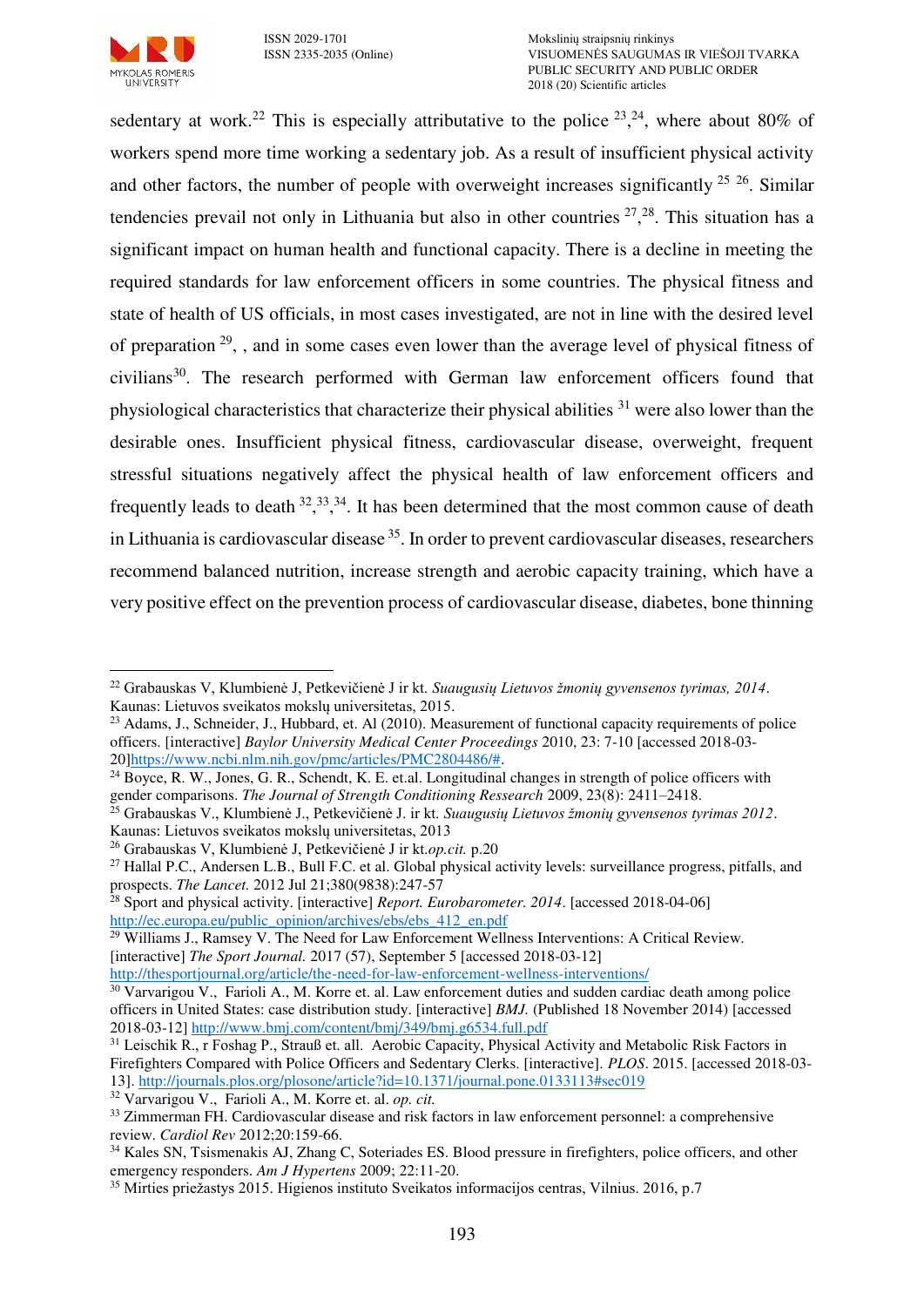and even cancer<sup>36</sup>,  $37, 38, 39, 40$ . According to K. Keith, who worked as a physical fitness instructor at the Atlanta Police Academy, the process of preparation of police officers comprises  $11<sup>41</sup>$ physical fitness components that would not only positively affect physical health but also would be advantageous in any physical confrontation.

The question may be implied from the gathered information: what is the attitude of students, future law enforcement officers and Bachelors of Laws towards the preservation of their health, its improvement and their body state monitoring focusing on cardiovascular system indicators?

**The purpose of this paper** - to find out the peculiarities of students' physical health monitoring based on basic parameters of their cardiovascular system and ways of maintaining and improving students' physical health.

**Methodology.** The sample comprised men  $(n = 76)$  and women  $(n = 80)$  who joined Mykolas Romeris University's Public Security Faculty in 2014. The average age of the participants in the study was 21 years. The respondents were selected by the method of convenience sampling. A questionnaire consisting of 40 questions was approbated in the framework of the "Physical Activity" program of the Kaunas City Health Department <sup>42</sup>. The questionnaire data provided by the students was not directly related to their academic activity. The article analyzes the responses of 14 questionnaire questions reflecting the aspects of students' attitudes towards their physical health, its monitoring and preservation. All received data were assigned to relative groups and analyzed with respect to gender (groups of men and women) and physical activity of the students (engaged and not engaged in sports during leisure time).

The research methods of analysis, survey, abstraction, generalization, mathematical statistics (to determine the reliability of the data by  $\chi$ 2- chi square indicator) were used.

 $\overline{a}$ <sup>36</sup> The 11 components of proper police fitness, *supra note* 17

<sup>&</sup>lt;sup>37</sup> Warburton D.E.R., Nicol C.W., Bredin S.S.D. Health benefits of physical activity: the evidence. [interactive] *Canadian Medical Association Journal.* 2014, 174(6): 801-809. [accessed 2018-04-06]. https://www.ncbi.nlm.nih.gov/pmc/articles/PMC1402378/

<sup>&</sup>lt;sup>38</sup> Fortenbery J. H. An Exploratory Study on Physical Fitness Policies Among Police Departments in North Carolina. [interactive]. *Nova Southeastern University.* 2016. [accessed 2018-04-018]. https://nsuworks.nova.edu/cgi/viewcontent.cgi?article=1003&context=cahss\_jhs\_etd

<sup>39</sup> Leischik R., r Foshag P., Strauß et. all. Aerobic Capacity, Physical Activity and Metabolic Risk Factors in Firefighters Compared with Police Officers and Sedentary Clerks. [interactive]. *PLOS*. (Published July17, 2015) [accessed 2018-03-13][. http://journals.plos.org/plosone/article?id=10.1371/journal.pone.0133113#sec019](http://journals.plos.org/plosone/article?id=10.1371/journal.pone.0133113#sec019) 

<sup>&</sup>lt;sup>40</sup> Taylor A.J., Watkins T., Bell D. et al. Physical activity and the presence and extent of calcified coronary atherosclerosis. *Medicine & Science in Sport & Exercise*. 2002, 34: 228 – 233.

<sup>41</sup> The 11 components of proper police fitness. *Op.cit.*

<sup>42</sup> Muliarčikas A., Stanislovaitis A. Kauno miesto gyventojų požiūrio į sveikatą ir fizinį aktyvumą tendencijų aspektai. *Visuomenės sveikata*. 2003, 4 (23): 57-63.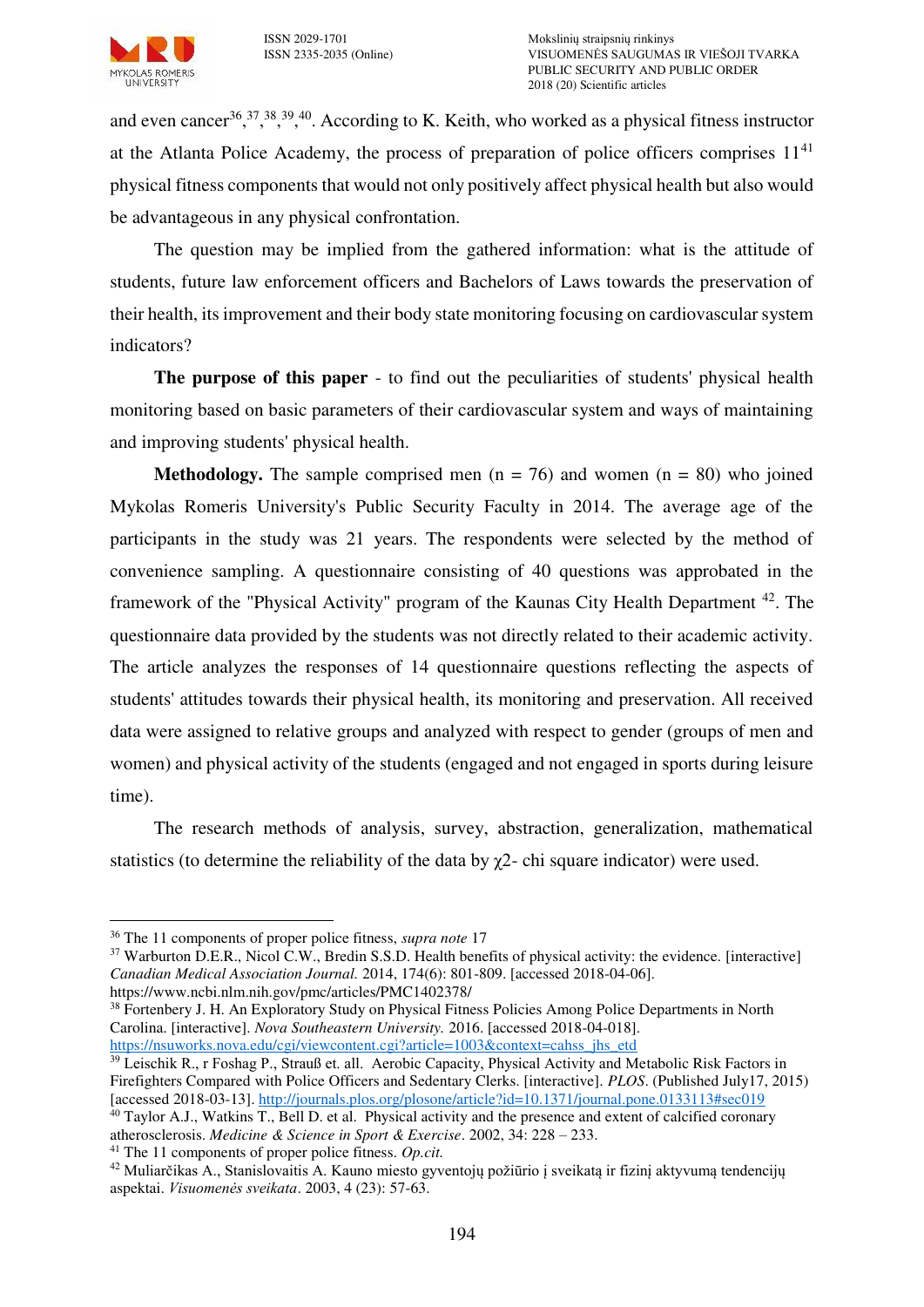

ISSN 2029-1701 Mokslinių straipsnių rinkinys VISUOMENĖS SAUGUMAS IR VIEŠOJI TVARKA PUBLIC SECURITY AND PUBLIC ORDER 2018 (20) Scientific articles

### **ANALYSIS OF DATA**

The majority of the respondents (87.2%) statistically reliably ( $p \le 0.001$ ) stated that they cared for their health. In terms of gender, there was no statistically significant difference between men (89.5%) and women (85%) caring about their health ( $p > 0.05$ ). Most of students engaged in sports (94.8%) ( $p \le 0.001$ ) take care of their health in comparison with the students not engaged in sports (65%) .

Equally, the respondents consider their health status as "good" (48.7%) or "satisfactory" (48.7%). Significantly lower ( $p \le 0.001$ ) number of the respondents – "unsatisfactory" (1.3%) and "bad"  $(1.3\%)$ . Except for the fact that a part of the respondents  $(2.5\%$  of women and 0% of men -  $p \le 0.05$ ) rated their health as "bad," there were no statistically significant differences between women and men in physical health assessment indicators ( $p > 0.05$ ). 5% ( $p < 0.01$ ) of not engaged in sports respondents rated their health as "bad". Only a statistically significant difference was found ( $p \le 0.01$ ) in the category "bad", in the health state assessment of engaged and not enaged in sports (5%) students.

The largest proportion of all respondents visited a doctor 1-2 times a year due to the illness  $(p \le 0.001)$  referring to the respondents' groups (Table 1). Unlike men ( $p \le 0.001$ ), 17.5% of surveyed women noted that they visited doctors 3-5 times a year. 12% of the respondents who were engaged in sports indicated this answer as well.

In response to the question: "Do you control (count) the pulse rate?" 78.2% of the respondents ( $p \le 0.001$ ) noted the answer "No"; 19.2% - "Yes" and 2.6% ( $p \le 0.001$ ) - "Do not know how to measure it". There was no statistically significant difference between the results of the responses of men and women groups. The results of the responses are of significant difference only within the groups (Table 2).

A similar relationship was found between the responses of men and women and the respondent groups of engaged in sports and not engaged in sports (Table 2). The highest proportion of the respondents in each group noted the answer "No" ( $p \le 0.001$ ).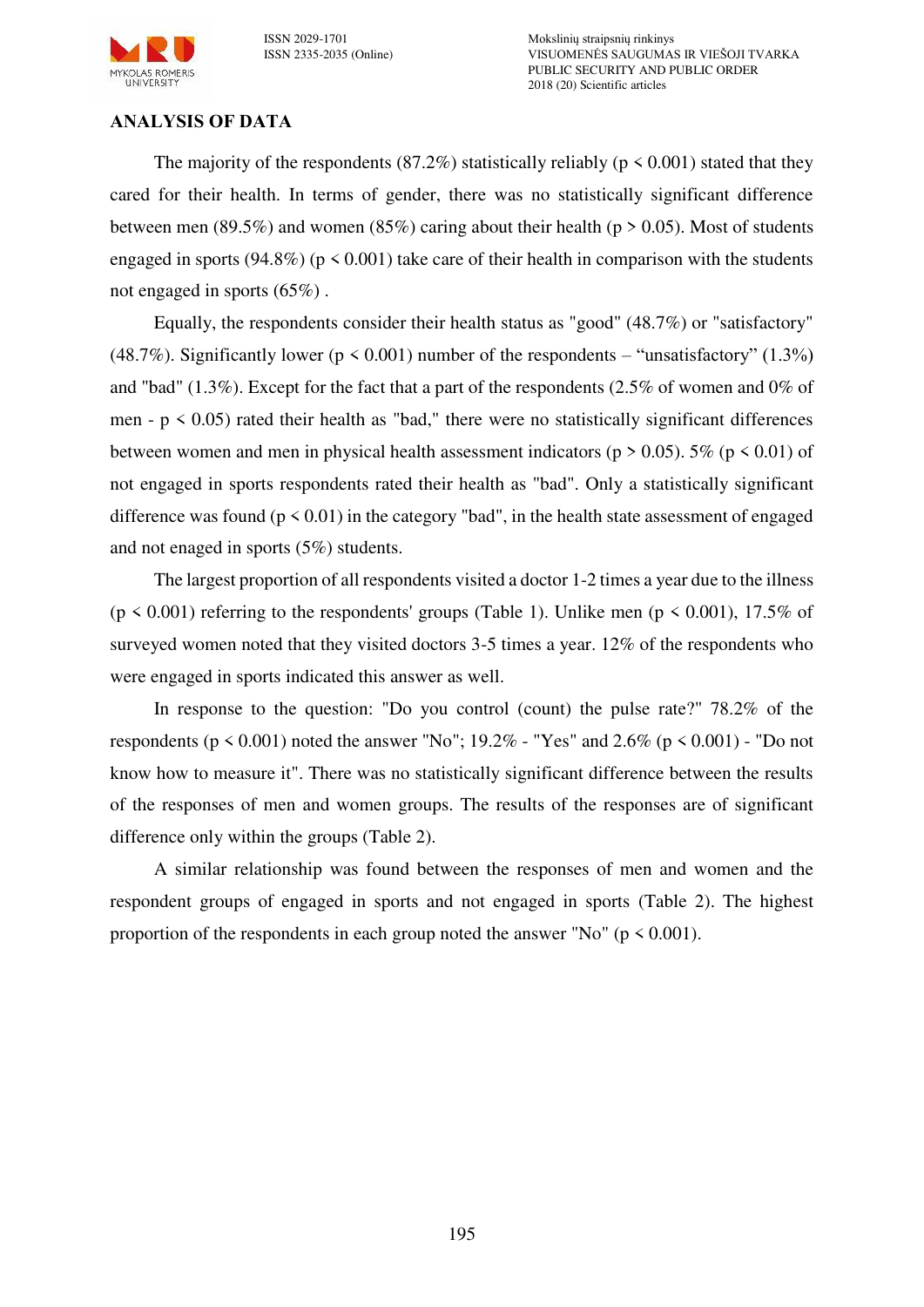

## Table 1. The distribution of responses to the question "How often do you visit a doctor due to illness or ill-being a year?" (%)

|                                        | $\widehat{\Xi}$<br>times          | $\widehat{\mathbf{c}}$<br>times<br>$1-2$ | $\widehat{\mathbf{c}}$<br>3-5 times |
|----------------------------------------|-----------------------------------|------------------------------------------|-------------------------------------|
| <b>ALL</b> respondents                 | $28,2\%$ <sup>***(2,3))</sup>     | 62,8%                                    | $9\%$ ***(1,2)                      |
| <b>MEN</b>                             | $36,8\%$ *** $(2,3)$ <sub>+</sub> | 63,2%                                    | 0                                   |
| <b>WOMEN</b>                           | 20%                               | $62,5\%$ <sup>***(1,3)</sup>             | 17,5%                               |
| <b>ENGAGED IN</b><br><b>SPORTS</b>     | $25,9\%$ ***(2)                   | 62,1%                                    | $12,0\%$ <sup>**(1)</sup>           |
| <b>NOT ENGAGED IN</b><br><b>SPORTS</b> | $35,0\%$ *(2,3)                   | 65,0%                                    | 0                                   |

 $*$  (P<0.05); \*\*(P<0.01); \*\*\* (P<0.001), in group- \*\*\*, between groups-  $_{+++}$ )

**Table 2.** The distribution of responses to the question "Do you control (count) your pulse rate? (%)

|                                        | $\frac{3}{2}$                | $2^{\circ}$                  | $\frac{\text{total}}{\text{bound}}$ |
|----------------------------------------|------------------------------|------------------------------|-------------------------------------|
| <b>ALL</b> respondents                 | $19,2\%$ <sup>***(2,3)</sup> | 78,2%                        | $2,6\%$ <sup>***(1,2)</sup>         |
| <b>MEN</b>                             | $15,8\%$ <sup>***(2,3)</sup> | 81,6%                        | $2,6\%$ <sup>***(1,2)</sup>         |
| <b>WOMEN</b>                           | $22,5\%$ <sup>***(2,3)</sup> | 75,0%                        | $2,5\%$ <sup>***(1,2)</sup>         |
| <b>ENGAGED IN</b><br><b>SPORTS</b>     | $20,7\%$ <sup>***(2,3)</sup> | 77,6%                        | $1,7\%$ ***(1,2)                    |
| <b>NOT ENGAGED IN</b><br><b>SPORTS</b> | 15,0%                        | $80,0\%$ <sup>***(1,3)</sup> | 5,0%                                |

 $*$  (P<0.05); \*\*(P<0.01); \*\*\* (P<0.001), in group- \*\*\*, between groups-  $_{+++}$ )

Comparison of the results of responses between the groups did not reveal a statistically significant difference. Within all groups, except for the group "Not engaged in sports", the results of the responses were statistically significantly different (Table 2). In this group, there was no statistically significant difference between results of the answers "Yes" and "Do not know how" ( $p > 0.05$ ).

Most of the students participating in the survey did not know their resting pulse rate ( $p \le$ 0.001) (Table 3). The other answers to the question "What is your resting heart rate?" were not statistically significantly different both between groups and within groups ( $p > 0.05$ ).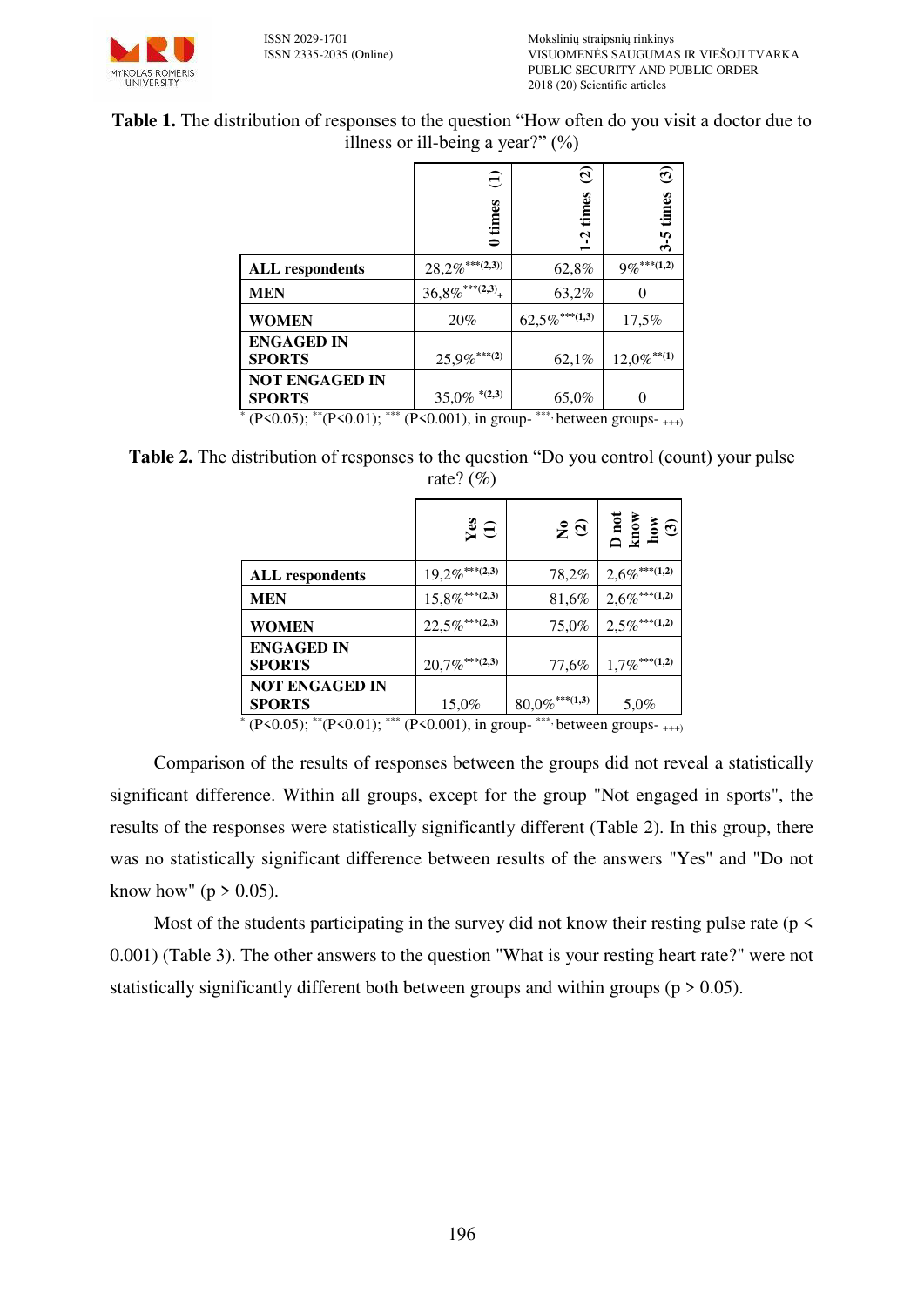

|                                        | 60<br>(1)<br>bpm | 72<br>(2)<br>bpm | 84<br>(3)<br>bpm | 108<br>(4)<br>bpm         | (5)<br>Do not know        |
|----------------------------------------|------------------|------------------|------------------|---------------------------|---------------------------|
| <b>ALL</b> respondents                 | 9%               | 14,1%            | 10,3%            | $2,6\%$ <sup>*(1-3)</sup> | $64,0\%$ ***<br>$(1-4)$   |
| <b>MEN</b>                             | 7,9%             | 15,8%            | 8,9%             | $\theta$                  | $68,4\%$ ***<br>$(1-4)$   |
| <b>WOMEN</b>                           | 10%              | 12,5%            | 12,5%            | 5,0%                      | $60,0\%$ ***<br>$(1-4)$   |
| <b>ENGAGED IN SPORTS</b>               | 12,0%            | 13,8%            | 12,0%            | $\theta$                  | $62,0\%$ ***<br>$(1-4)$   |
| <b>NOT ENGAGED IN</b><br><b>SPORTS</b> |                  | 15,0%            | 5,0%             | $10.0\%$                  | $70,\!0\%$ ***<br>$(1-4)$ |

**Table 3.** The distribution of responses to the question "What is your resting heart rate" (%)

 $*$  (P<0.05); \*\*(P<0.01); \*\*\* (P<0.001), in group- \*\*\*, between groups-  $_{+++}$ )

Only the response of all respondents is statistically reliable - the resting heart rate reaches 108 bpm and the results of other responses (Table 3) ( $p \le 0.05$ ).

**Table 4 .**The distribution of responses to the question "How long do you calculate the pulse rate?  $(\% )$ 

|                                        | 10 <sub>s</sub><br>(1) | 30 s<br>(2)               | 60 s<br>(3)                            | Do not calculate<br>(4)      |
|----------------------------------------|------------------------|---------------------------|----------------------------------------|------------------------------|
| <b>ALL</b> respondents                 | $2,6\%$                | 5,1%                      | $24,3\%$ <sup>***(1,2)</sup>           | $68,0\%$ <sup>***(1.3)</sup> |
| <b>MEN</b>                             | 5,3%                   | 7,9%                      | $15,8\%$ <sup>*(1)</sup> <sub>++</sub> | $71,0\%$ <sup>***(1-3)</sup> |
| <b>WOMEN</b>                           | $\Omega$               | 2.5%                      | $32,5\%$ <sup>***(1,2)</sup> ++        | $65,0\%$ <sup>***(1-3)</sup> |
| <b>ENGAGED IN SPORTS</b>               | 3,4%                   | 5,2%                      | $20.7\%$ <sup>***(1,2)</sup> +         | $70,7\%$ <sup>***(1-3)</sup> |
| <b>NOT ENGAGED IN</b><br><b>SPORTS</b> | $\theta$               | $5,0\%$ <sup>***(3)</sup> | $35,0\%^{*(4)}$ +                      | $60,0\%$ *** $(1-2)$         |

 $*$  (P<0.05); \*\*(P<0.01); \*\*\* (P<0.001), in group- \*\*\*, between groups-  $_{+++}$ )

Most respondents do not control, do not count their pulse rate. This tendency is evident in all groups ( $p \le 0.001$ ) (Table 4). The largest part of those who are controlling their pulse calculate it by 60 s ( $p \le 0.001$ ). The statistically significant difference was found between the students (Table 4):

- men measuring pulse during 10 and 60 s ( $p \le 0.05$ ), and women - 30 and 60 s  $(p < 0.001)$ ;

-engaged, not engaged in sports students who marked the answer 60 s ( $p \le 0.001$ ), 30 and 10s;

- men and women ( $p \le 0.01$ ) and those who were engaged and not engaged in sports  $(p \le 0.05)$ , marked the answer 60 s;

66.7% (p < 0.001) of all respondents answered "Yes" to the question "Does blood pressure reflect physical health status?" 57.9% of men, 75% of women, 65.5% of engaged and 70% of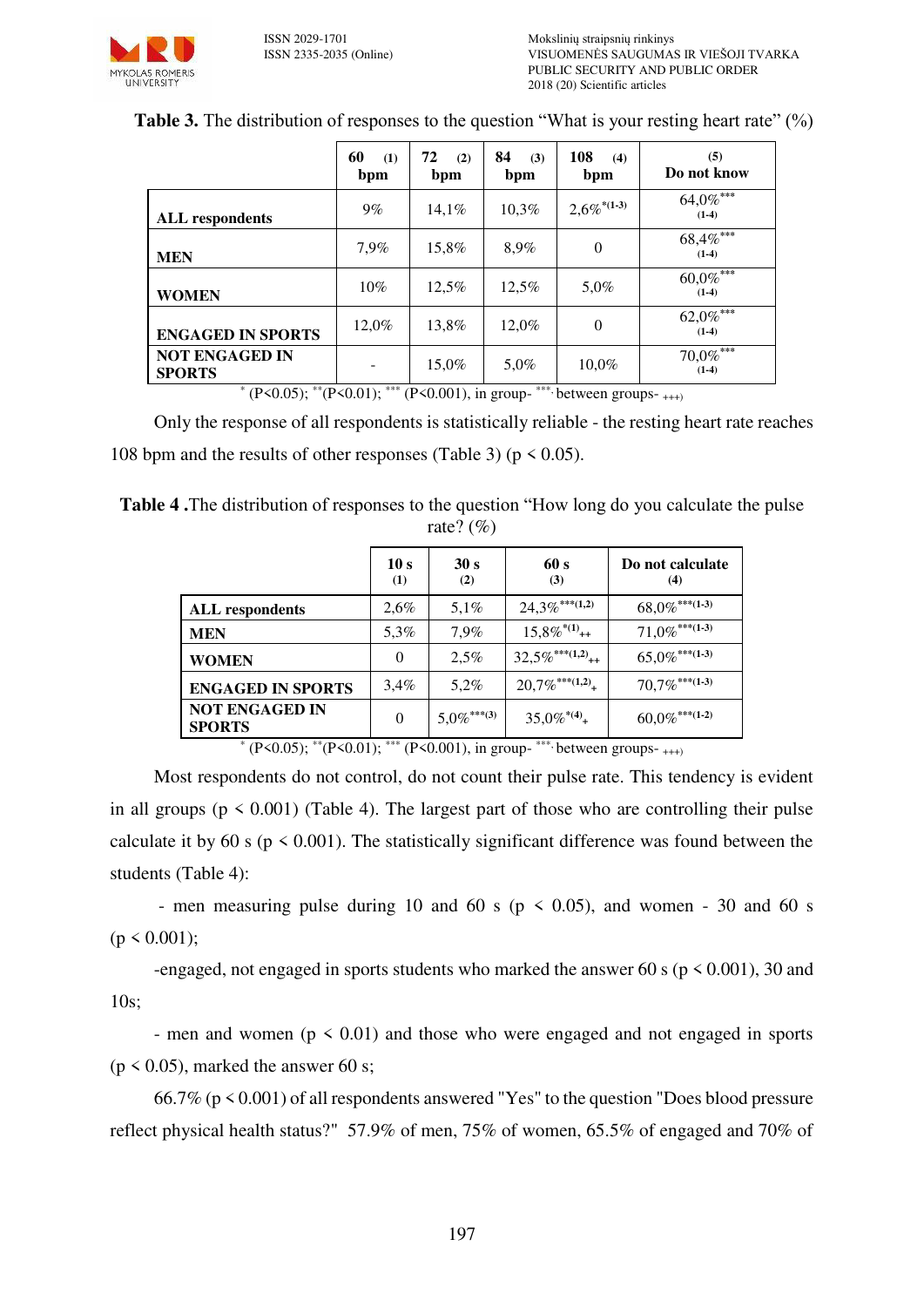

not engaged in sports students responded analogously ( $p \le 0.001$ ). The rates of this response among men and women are statistically significantly different ( $p \le 0.05$ ).

The answers "No" (12.8%) and "I do not know" (20.5%) were statistically significantly indicated by  $(p \le 0.05)$  the total number of respondents. The statistically significant differences between men (15.8% and 26.3%), women (10% and 15%), engaged in sports (13.8% and 20.7%), not engaged in sports (10% and 20%) groups were not found. There is no difference found between the groups as well. Two answers: "Yes" and "No" to the question "Do you measure blood pressure?" were given in the questionnaire. 30.8% of respondents, 28.9% of men, 32.5% of women, 34.5% of engaged and 20% of not engaged in sports respondents noted that they measure their blood pressure. In all groups, a statistically significant ( $p \le 0.001$ ) higher number of respondents did not measure their blood pressure. There was no significant difference in the reliability of the answers between the groups.

**Table 5.** The distribution of responses to the question "How often do you measure your blood pressure?"(%)

|                                                            | $(1)$ Once a week               | $(2)$ Once a<br>month | $(3)$ Once a<br>year          |
|------------------------------------------------------------|---------------------------------|-----------------------|-------------------------------|
| <b>ALL</b> respondents                                     | $13,0\%$ <sup>***(2,3)</sup>    | 56,5%                 | $30,5\%$ <sup>**(2)</sup>     |
| <b>MEN</b>                                                 |                                 | $50\%$ +              | $50\%$ +                      |
| <b>WOMEN</b>                                               | $23,1\%^{**}(2)$                | 61,5%                 | $15,4\%$ ***(2) <sub>++</sub> |
| <b>ENGAGED IN SPORTS</b>                                   | $5.3\%$ <sup>***(2,3)</sup> +++ | 57,9%                 | $36.8\%_{++}$                 |
| <b>NOT ENGAGED IN</b><br><b>SPORTS</b><br>dealership comes | $50\%$ <sub>+++</sub>           | 50%                   | ( )                           |

 $*$  (P<0.05); \*\*(P<0.01); \*\*\* (P<0.001), in group- \*\*\*, between groups-  $_{+++}$ )

The respondents who measured their blood pressure, in most cases, marked the answer "Once a month" (Table 5). More men (50%) than women (15.4%) measured blood pressure once a year ( $p \le 0.01$ ). The statistically significant difference was found between the responses  $(p \le 0.001)$  of engaged in sports students  $(5.3\%)$  and not engaged in sports  $(50\%)$  students who measured their blood pressure once a week.

The statistically reliable ( $p \le 0.001$ ) majority of the respondents who did not measure their blood pressure substantiated such a decision by marking the answer "I feel well" - 75.5% of all respondents; 73.1% of men; 77.8% of women; 75.7% of engaged and 75% of not engaged in sports students. The answers to "No conditions" or "I do not care" were noted by a relatively similar number of the respondents. Accordingly, 7.7% and 19.2%, statistically significantly different were the answers given by the male group ( $p \le 0.05$ ). A reliable difference in the results of these answers among all students (9.4% and 15.1%) or individual groups (women -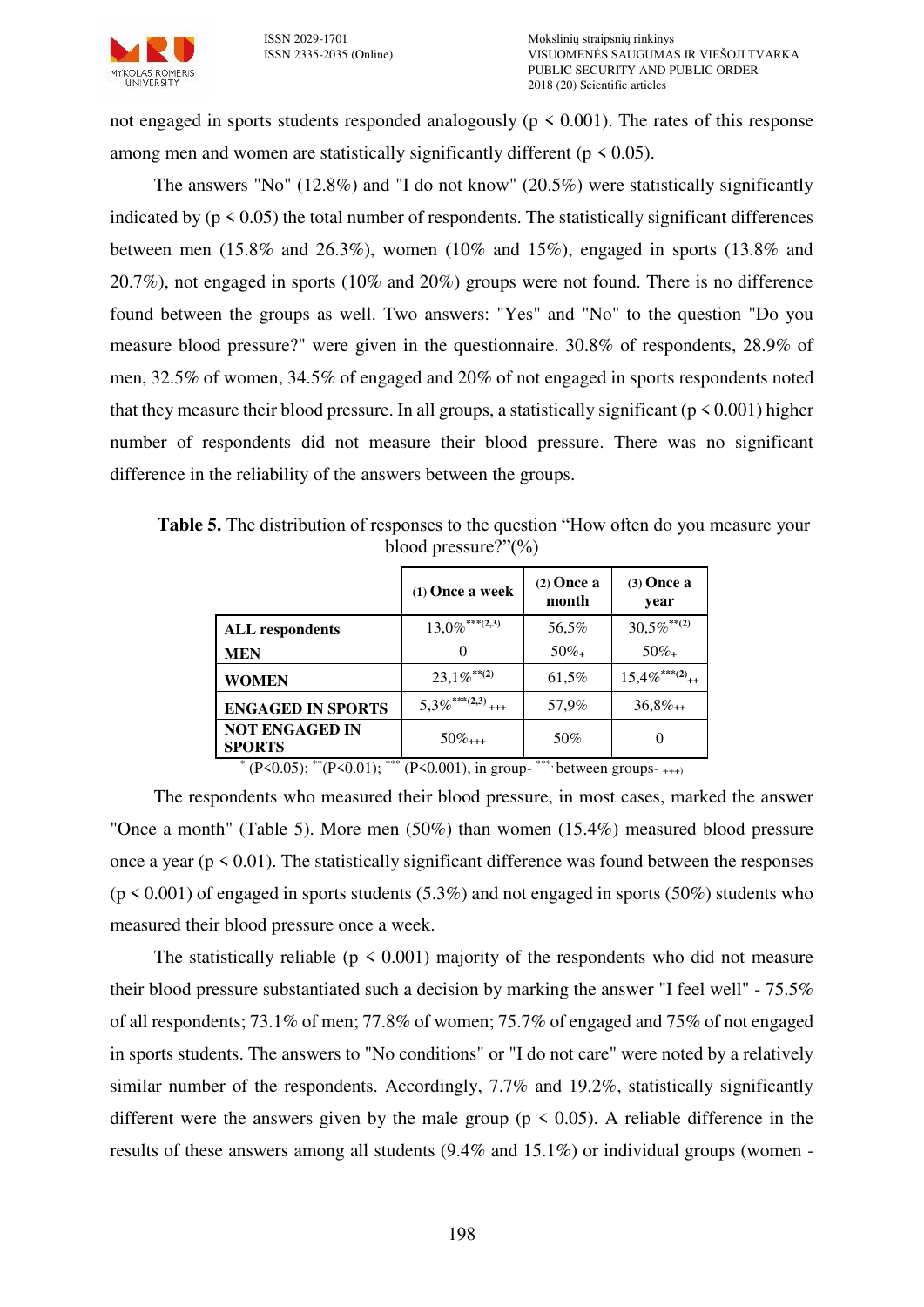

11.1% and 11.1%, engaged 10.8% and 13.5%, not engaged in sports 6.3% and 18.8%) was not established. There was no statistically significant difference between the results of the groups.

In response to the question "What is your blood pressure?" the larger ( $p \le 0.001$ ) part of the respondents indicated "I do not know": 57.7% of all respondents, 60.5% of men, 55% of women, 58.6% of engaged and 55% of not engaged in sports students. There was no statistically significant difference between the results of the surveyed groups. By indicating their blood pressure, the students who participated in the survey selected the answer "120/80" most often  $(37.2\%)$ . The results of men  $(36.8\%)$  and women  $(37.5\%)$ , as in the case of engaged  $(39.7\%)$ and not engaged in sports students (30%), did not statistically significantly differ ( $p > 0.05$ ).

Students were able to give two answers to the question: "How would you try to get rid of overweight?" Compared to others ( $p \le 0.001$ ), the first two choices are the most popular responses - "Physical activity" and "Balanced nutrition". Accordingly, 92.3% and 79.5% of all respondents, 93.6% and 79% of men, 92% and 80% of women, 91.2% and 84.5% of engaged in sports students, 93.3% and 65% of not engaged in sports students. Other answers: "By starving", "Special diet", "Going to the sauna". Comparing the difference between the groups of women  $(12.5\%)$  and men  $(0\%)$  and not engaged in sports  $(20\%)$  and engaged in sports students (1.8%), the proportion of women and not engaged in sports students would more likely choose starving ( $p \le 0.001$ ) as the way to decrease overweight. There was no statistically significant difference between the other responses.

39.8% of all the students who took part in the survey remained hard-working due to drinking coffee. The smaller number of respondents (25.6%,  $p \le 0.05$ ) noted that they were energized by physical exercise. Correspondingly, 29% and 26.3% of men and 50% and 25% (p  $\leq$  0.01) of women and the majority (37.8% and 29.3%) of engaged and (45% and 15%) of not engaged in sports students marked these answers (Table 6).

|                              | $(1)$ Drink<br>coffee    | (2) Exercise              | (3) Have rich<br><b>breakfast</b> | $(4)$ Eat non<br>animal-origin<br>food |
|------------------------------|--------------------------|---------------------------|-----------------------------------|----------------------------------------|
| <b>ALL</b> respondents       | $***(3)$<br>39,8%        | $*(1)$<br>25,6%           | $**(2)$<br>12,8%                  | ***(1)<br>16,7%                        |
| <b>MEN</b>                   | 29%<br>$^{++}$           | 26,3%                     | 23,7%<br>$\ddot{}$                | 15,8%                                  |
| <b>WOMEN</b>                 | $**(2)$<br>50%<br>$+ +$  | $***(3)$<br>25,0%         | $***(1).$ $**(4)$<br>7,5%<br>$+$  | $***(1)$<br>17,5%                      |
| <b>ENGAGED IN SPORTS</b>     | 37,8%                    | $*(3,4)$<br>29,3%<br>$+$  | $***(1)$<br>15,5%                 | $***(1)$<br>17,2%                      |
| <b>NOT ENGAGED IN SPORTS</b> | $***(2-4)$<br>45%<br>--- | 15,0%<br>$\ddot{}$<br>*** | 15,0%                             | 15,0%                                  |

**Table 6.** The distribution of responses to the question "I remain hard-working during the day when  $I...$ "(%)

 $*$  (P<0.05); \*\*(P<0.01); \*\*\* (P<0.001), in group- \*\*\*, between groups-  $_{+++}$ )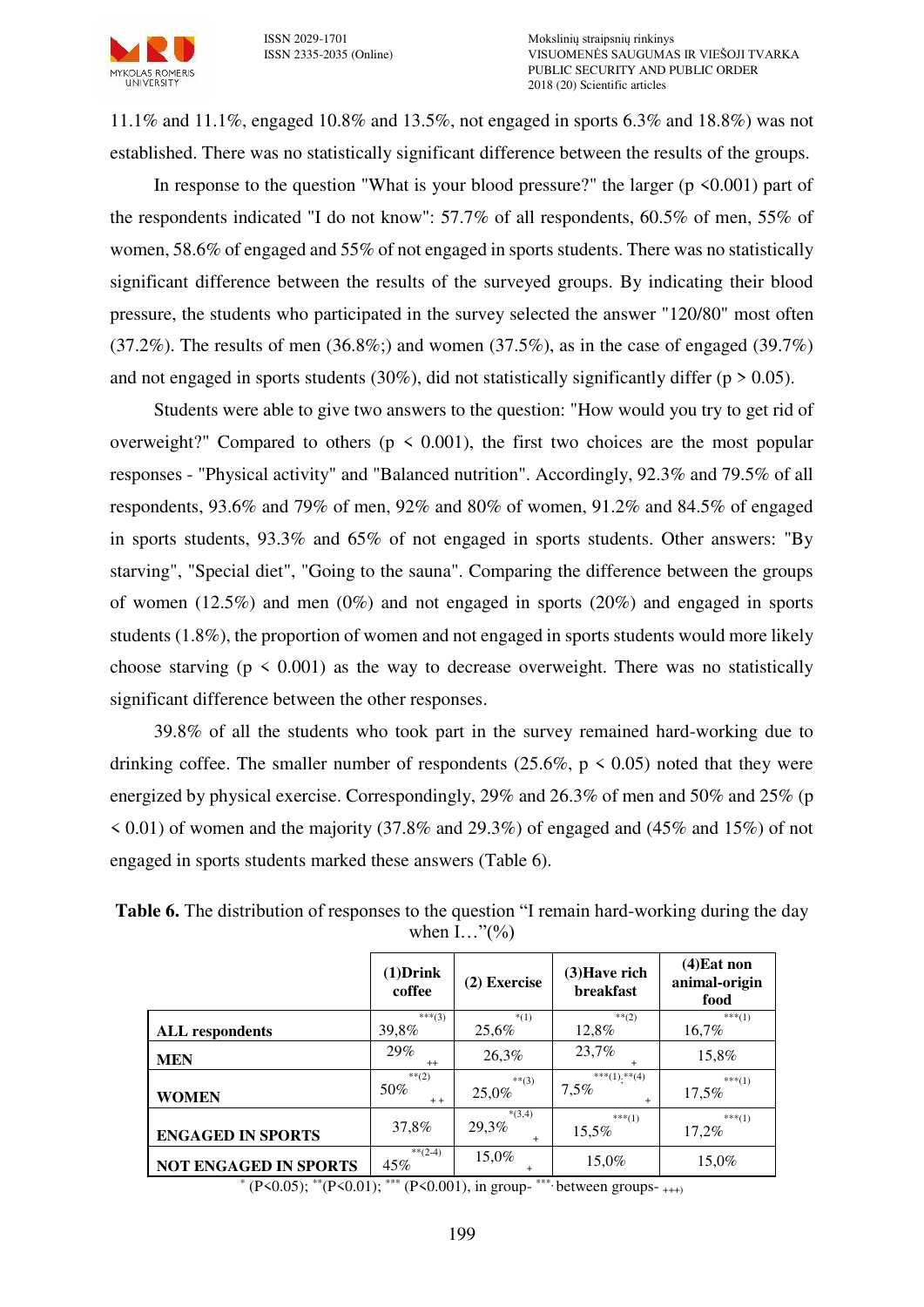

Comparing the choice of men and women, the latter ones gave statistically significantly higher priority ( $p \le 0.01$ ) to coffee while men to breakfast ( $p \le 0.05$ ). In the majority of respondents, men, women, engaged and not engaged in sports students consider that in order to improve their physical health, first of all, it is necessary to get rid of negative habits and choose physical activity performing exercises with doses ( $p \le 0.001$ ). The statistically significantly lower proportion of the respondents emphasized the importance of a special diet, vitamin use and lean food (Table 7). There was no statistically significant difference between the groups' response results.

|                                        | (1) Exercises<br>with dosed<br>load | (2) Eliminate<br>negative<br>habits | (2)Special<br>diet | $(4)$ Vitamins            | $(5)$ Eat<br>leaner<br>food |
|----------------------------------------|-------------------------------------|-------------------------------------|--------------------|---------------------------|-----------------------------|
| <b>ALL</b> respondents                 | 55,1%                               | 66,7%                               | $30,8\%$ ***1,2    | $26,9\%$ ***1,2           | $30,8\%$ ***1,2             |
| <b>MEN</b>                             | $60,5\%$ <sup>***(3,5)</sup>        | $63,2\%$ ***(3,5)                   | 29,0%              | $34,2\%$ <sup>**1,2</sup> | $23,7\%$ +                  |
| <b>WOMEN</b>                           | $50,0\%^{*(3)}$                     | $70,0\%$ <sup>***(3,5)</sup>        | 32,5%              | $20,0\%$ ***1,2           | $37,5\%$ +                  |
| <b>ENGAGED IN</b><br><b>SPORTS</b>     | $56,9\%$ ***(3-5)                   | $63,8\%$ ***(3-5)                   | 31,0%              | 29,3%                     | 24,1%                       |
| <b>NOT ENGAGED IN</b><br><b>SPORTS</b> | $50,0\%$ <sup>*(2)</sup>            | $75,0\%$ ***3,4                     | $30.0\%$           | $20.0\%$ <sup>*1,5</sup>  | 50,0%*2                     |

**Table 7.** The distribution of responses to the question "Which three ways of improving physical health would you choose? (%)

 $*$  (P<0.05); \*\*(P<0.01); \*\*\* (P<0.001), in group- \*\*\*, between groups-  $_{+++}$ )

### **DISCUSSION**

 $\overline{a}$ 

When analyzing the survey data from a retrospective point of view  $43,44$ , it can be stated that in the course of 12 years, the students' attitude to their physical health did not change. Scientists who perform similar surveys receive relatively different results. One study claims that almost half of the respondents  $45$ , while others  $46$  - - a higher proportion of respondents consider their health to be good, women worse than men. Our study did not identify such circumstances. Compared to previous year's studies  $47,48$ , there was a slight tendency to visit

<sup>43</sup> Muliarčikas A., Morkūnienė A., Štarevičius E., Mickevičius V. Būsimų pareigūnų – LTU studentų – požiūris į fizinės sveikatos būklės kontrolę ir valdymą. *Ugdymas. Kūno kultūra. Sportas.* 2005, 2 (56): 21-27.

<sup>44</sup> Muliarčikas A., Veršinskas R., Stanislovaitis A. Studentų fizinės sveikatos tausojimo, gerinimo, pulso bei kraujospūdžio kontrolės ir mankštinimosi laisvalaikiu sąsajos analizė. *Ugdymas. Kūno kultūra. Sportas.* 2006,  $2(61): 32-38.$ 

<sup>45</sup> Šulnienė R. Studenčių požiūrio į fizinį aktyvumą ir sveikatą kaita*. Jaunųjų mokslininkų darbai*. 2012, 5 (38): 57-61.

<sup>46</sup> Proškuvienė R., Černiauskienė M. Būsimų kūno kultūros specialistų sveikata ir gyvensena. *Visuomenės sveikata*. 2009, 2(45): 67-72.

<sup>47</sup> Muliarčikas A., Morkūnienė A., Štarevičius E., Mickevičius V. *op. cit*. p.22

<sup>48</sup> Muliarčikas A., Veršinskas R., Stanislovaitis A. *op. cit*. p. 34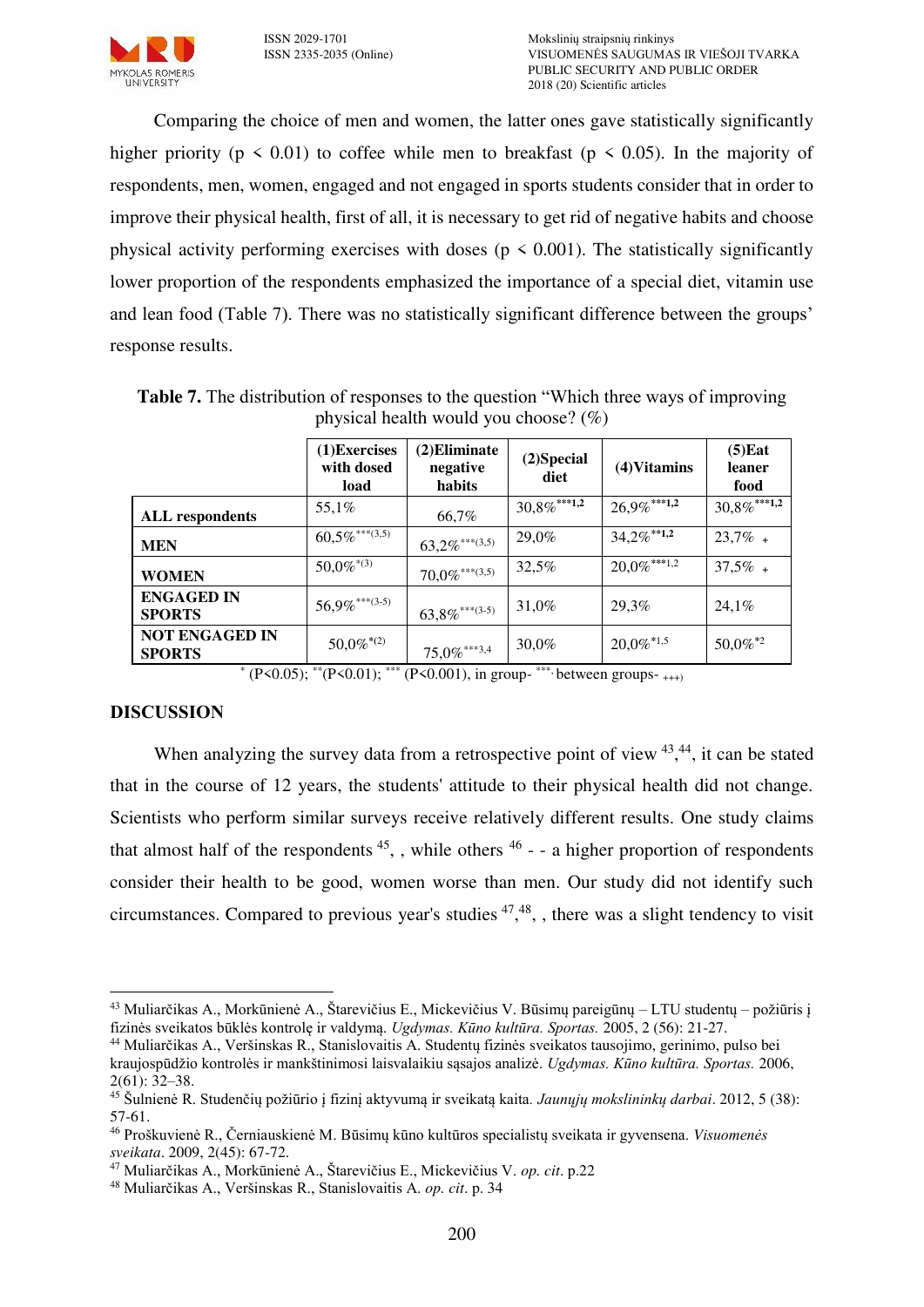

doctors less often. Similarly to other authors' research,<sup>49</sup>, women are more likely to visit doctors than men.

There was a gradual decrease in the proportion of students who control their pulse rate and an increase in those who do not know the values of heart rate <sup>50</sup>. Students' opinion that blood pressure reflects the state of physical health of a person has not changed statistically significantly since 2005. Comparing the results of the current survey and previous research  $51,52$ , we can claim that a 3-8% higher proportion of respondents do not measure their blood pressure, and its values are not known by a relatively similar proportion of respondents. In the retrospective aspect, nearly 20% more current respondents stated that they did not measure the blood pressure due to their good condition. Other researchers <sup>53</sup>,<sup>54</sup> highlight the fact that women measure blood pressure more often. We found only a similar trend, but not a statistically significant reliable fact.

As in previous studies  $55,56$ , the students who participated in our research, in order to reduce or eliminate overweight, favored physical activity and a balanced diet. Researchers have identified that the number of people who eat fresh vegetables has increased recently  $57$ . Attention should be drawn to the fact that a significantly higher proportion (about 40%) of the current study population emphasized the benefits of balanced nutrition. Such student responses are in line with other researchers' data  $58,59$ . According to them the dietary habits of the population have changed - the quantity of fresh vegetable consuming people has increased.

When comparing students' answers about the ways of improving physical health and measures affecting their well-being throughout the day, physical activity prevails in the 1 to 2 responses. Similar opinions are followed by many other students who have participated in the

 $\overline{a}$ 

<sup>49</sup> Grabauskas V, Klumbienė J, Petkevičienė J ir kt. *Suaugusių Lietuvos žmonių gyvensenos tyrimas, 2014*, *supra note* 22, p. 23.

<sup>50</sup> Muliarčikas A., Morkūnienė A., Štarevičius E., Mickevičius V *op. cit*. p. 24

<sup>51</sup> , Muliarčikas A., Morkūnienė A., Štarevičius E., Mickevičius V *op. cit*. p. 25

<sup>52</sup> Muliarčikas A., Veršinskas R., Stanislovaitis A. *op. cit*. p. 36

<sup>53</sup> Grabauskas V., Klumbienė J., Petkevičienė J. ir kt. *Suaugusių Lietuvos žmonių gyvensenos tyrimas 2012*.

*supra note* 25, p. 21.

<sup>54</sup> Grabauskas V, Klumbienė J, Petkevičienė J ir kt. *Suaugusių Lietuvos žmonių gyvensenos tyrimas, 2014*. *supra note* 22, p. 26.

<sup>55</sup> Muliarčikas A., Morkūnienė A., Štarevičius E., Mickevičius V. *supra note* 43 p. 25.

<sup>56</sup> Muliarčikas A., Veršinskas R., Stanislovaitis A. *supra note* 44 p. 34.

<sup>57</sup> Grabauskas V, Klumbienė J, Petkevičienė J ir kt. *Suaugusių Lietuvos žmonių gyvensenos tyrimas, 2014 supra note* 22, p. 29.

<sup>58</sup> Grabauskas V, Klumbienė J, Petkevičienė J ir kt. *op.cit.* p. 70-98.

<sup>59</sup> Studentų fizinio aktyvumo ir sveikatingumo ugdymo aukštojoje mokykloje analizė: studentų poreikiai ir galimybės. Tyrimo ataskaita. [interactive] Klaipėda, 2015. [accessed 2018-04-10] [http://www.jrd.lt/informacija](http://www.jrd.lt/informacija-dirbantiems-su-jaunimu/informacija-apie-jaunima/tyrimai/student_fizinio_aktyvumo_ir_sveikatingumo_ugdymo_auktojoje_mokykloje_a....pdf)[dirbantiems-su-jaunimu/informacija-apie-](http://www.jrd.lt/informacija-dirbantiems-su-jaunimu/informacija-apie-jaunima/tyrimai/student_fizinio_aktyvumo_ir_sveikatingumo_ugdymo_auktojoje_mokykloje_a....pdf)

jaunima/tyrimai/student\_fizinio\_aktyvumo\_ir\_sveikatingumo\_ugdymo\_auktojoje\_mokykloje\_a....pdf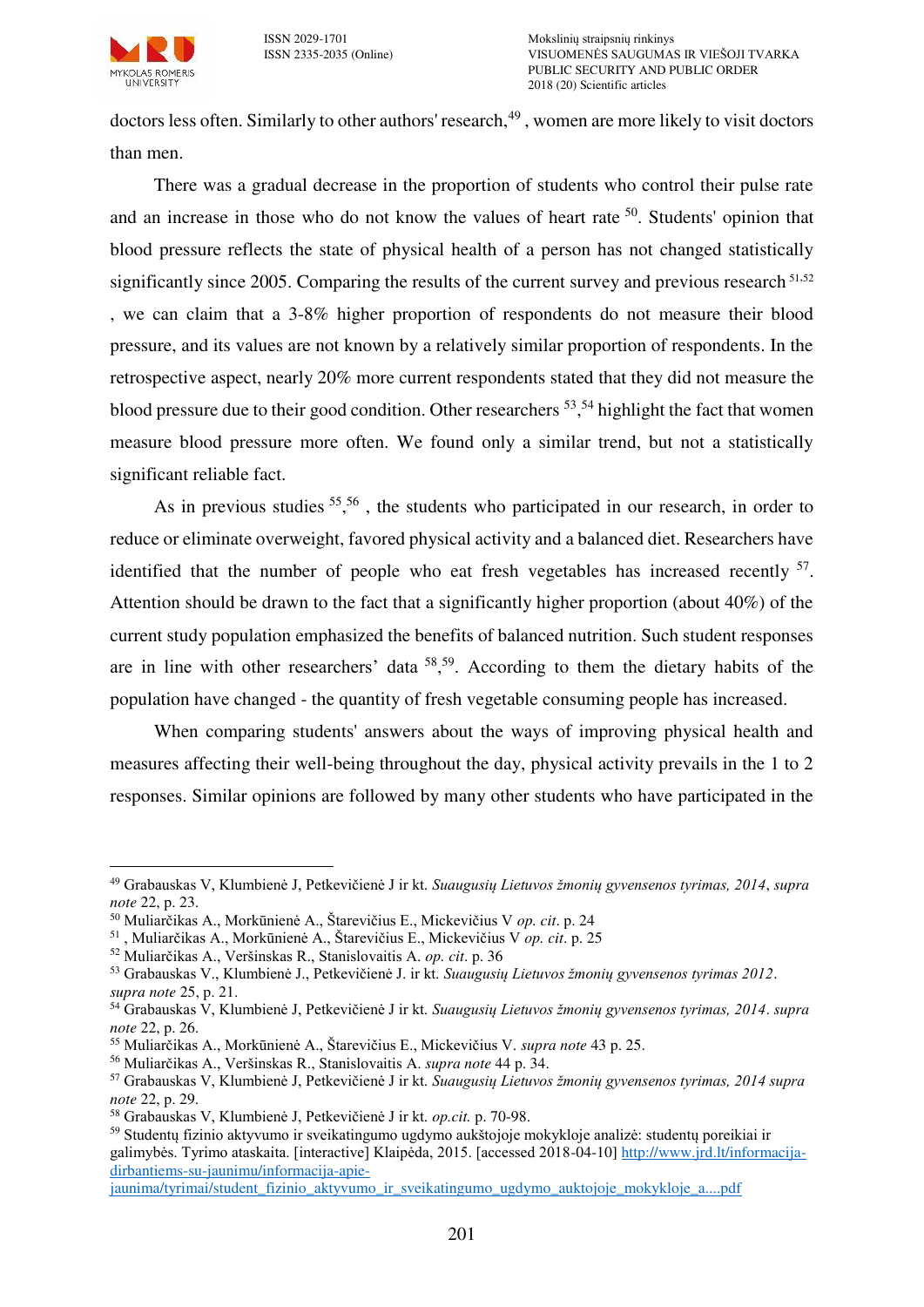study  ${}^{60,61,62,63}$ . In our research, women feel better when they drink coffee in the morning, while men – when they have breakfast. Daily breakfast in many respects has a positive effect on people's health <sup>64</sup>. Compared to the previous investigations <sup>65</sup>, <sup>66</sup>, nowadays, significantly more students who participated in the survey emphasized the importance of abandoning harmful habits $^{67}$  to improve physical health.

Summing up the results, we can claim that some respondents are familiar with the information on the most basic indicators of the cardiovascular system and know the measures to maintain and improve physical health. Like many students <sup>68</sup>, their knowledge in this area is not sufficient and poorly applied in practice. The cardiovascular system of young people can function to high physical activity<sup>69</sup>, but the process of education without targeted monitoring and management can lead to negative consequences. The most common causes of death in Lithuania are diseases of the circulatory system  $^{70}$ , which occur at an earlier age. We believe that it is necessary to include study curriculum subjects which provide information on the aspects of health promotion  $71,72$  and improvement as well as encourage an interest in healthy lifestyle  $^{73}$ . Such measures are likely to facilitate the optimization, individualization and management of the self-development process  $^{74}$  and avoid negative consequences.

<sup>63</sup> Studentų fizinio aktyvumo ir sveikatingumo ugdymo aukštojoje mokykloje analizė: studentų poreikiai ir galimybės. Tyrimo ataskaita. *op.cit.*

 $\overline{a}$ <sup>60</sup> Muliarčikas A., Morkūnienė A., Štarevičius E., Mickevičius V. *op.cit*. p. 25

<sup>61</sup> Muliarčikas A., Veršinskas R., Stanislovaitis A. *op. cit.* p. 34.

<sup>62</sup> Karkockienė D. Medicinos ir sveikatos mokslų studentų patiriamo streso ypatumai ir jo įtaka miego kokybei. *Visuomenės sveikata*. 2011, 2(53): 83-92

<sup>64</sup> Grabauskas V, Klumbienė J, Petkevičienė J ir kt. *op. cit.* p. 70.

<sup>65</sup>Muliarčikas A., Morkūnienė A., Štarevičius E., Mickevičius V. *op. cit.* p.24

<sup>66</sup> Muliarčikas A., Veršinskas R., Stanislovaitis A. *op. cit.* p 34.

<sup>67</sup> Moterys ir vyrai Lietuvos visuomenėje 2014. *Moterų ir vyrų pokyčių visose srityse išplėstinis lyginamasis poveikio vertinimas. Poveikio vertinimo ataskaita, supra note* 21.

<sup>68</sup> Proškuvienė R., Černiauskienė M. Būsimų kūno kultūros specialistų sveikata ir gyvensena. *Supra note 46,* p. 67-72.

<sup>69</sup> Bartkevičienė A., Bakšienė D., Vainoras A. et al The Impact Of Regular Long Term Physical Load on Cardiovascular Functional Parameters in Children And Adolescent Athletes. Sveikatos mokslai. 2013, 1(86): 53- 59

<sup>70</sup> Mirties priežastys 2015. Higienos instituto Sveikatos informacijos centras, Vilnius. 2016

<sup>71</sup> Šulnienė R. Studenčių požiūrio į fizinį aktyvumą ir sveikatą kaita*. Jaunųjų mokslininkų darbai*. 2012, 5 (38): 57-61.

<sup>72</sup> Zajančkauskienė Z., E.Zajančkauskas *Studentų požiūris į visuomenės senėjimo problemą bei sveiko senėjimo prevencines galimybes.* Šiauliai. 2012.

*[https://www.google.lt/search?q=STUDENT%C5%B2+PO%C5%BDI%C5%AARIS+%C4%AE+VISUOMEN%](https://www.google.lt/search?q=STUDENT%C5%B2+PO%C5%BDI%C5%AARIS+%C4%AE+VISUOMEN%C4%96S+SEN%C4%96JIMO+PROBLEM%C4%84+BEI+SVEIKO+SEN%C4%96JIMO+PREVENCINES+GALIMYBES&oq=STUDENT%C5%B2+PO%C5%BDI%C5%AARIS+%C4%AE+VISUOMEN%C4%96S+SEN%C4%96JIMO+PROBLEM%C4%84+BEI+SVEIKO+SEN%C4%96JIMO+PREVENCINES+GALIMYBES&aqs=chrome..69i57j69i60l3.5759j0j8&sourceid=chrome&ie=UTF-8) [C4%96S+SEN%C4%96JIMO+PROBLEM%C4%84+BEI+SVEIKO+SEN%C4%96JIMO+PREVENCINES+GA](https://www.google.lt/search?q=STUDENT%C5%B2+PO%C5%BDI%C5%AARIS+%C4%AE+VISUOMEN%C4%96S+SEN%C4%96JIMO+PROBLEM%C4%84+BEI+SVEIKO+SEN%C4%96JIMO+PREVENCINES+GALIMYBES&oq=STUDENT%C5%B2+PO%C5%BDI%C5%AARIS+%C4%AE+VISUOMEN%C4%96S+SEN%C4%96JIMO+PROBLEM%C4%84+BEI+SVEIKO+SEN%C4%96JIMO+PREVENCINES+GALIMYBES&aqs=chrome..69i57j69i60l3.5759j0j8&sourceid=chrome&ie=UTF-8) [LIMYBES&oq=STUDENT%C5%B2+PO%C5%BDI%C5%AARIS+%C4%AE+VISUOMEN%C4%96S+SEN%](https://www.google.lt/search?q=STUDENT%C5%B2+PO%C5%BDI%C5%AARIS+%C4%AE+VISUOMEN%C4%96S+SEN%C4%96JIMO+PROBLEM%C4%84+BEI+SVEIKO+SEN%C4%96JIMO+PREVENCINES+GALIMYBES&oq=STUDENT%C5%B2+PO%C5%BDI%C5%AARIS+%C4%AE+VISUOMEN%C4%96S+SEN%C4%96JIMO+PROBLEM%C4%84+BEI+SVEIKO+SEN%C4%96JIMO+PREVENCINES+GALIMYBES&aqs=chrome..69i57j69i60l3.5759j0j8&sourceid=chrome&ie=UTF-8) [C4%96JIMO+PROBLEM%C4%84+BEI+SVEIKO+SEN%C4%96JIMO+PREVENCINES+GALIMYBES&aqs](https://www.google.lt/search?q=STUDENT%C5%B2+PO%C5%BDI%C5%AARIS+%C4%AE+VISUOMEN%C4%96S+SEN%C4%96JIMO+PROBLEM%C4%84+BEI+SVEIKO+SEN%C4%96JIMO+PREVENCINES+GALIMYBES&oq=STUDENT%C5%B2+PO%C5%BDI%C5%AARIS+%C4%AE+VISUOMEN%C4%96S+SEN%C4%96JIMO+PROBLEM%C4%84+BEI+SVEIKO+SEN%C4%96JIMO+PREVENCINES+GALIMYBES&aqs=chrome..69i57j69i60l3.5759j0j8&sourceid=chrome&ie=UTF-8) [=chrome..69i57j69i60l3.5759j0j8&sourceid=chrome&ie=UTF-8](https://www.google.lt/search?q=STUDENT%C5%B2+PO%C5%BDI%C5%AARIS+%C4%AE+VISUOMEN%C4%96S+SEN%C4%96JIMO+PROBLEM%C4%84+BEI+SVEIKO+SEN%C4%96JIMO+PREVENCINES+GALIMYBES&oq=STUDENT%C5%B2+PO%C5%BDI%C5%AARIS+%C4%AE+VISUOMEN%C4%96S+SEN%C4%96JIMO+PROBLEM%C4%84+BEI+SVEIKO+SEN%C4%96JIMO+PREVENCINES+GALIMYBES&aqs=chrome..69i57j69i60l3.5759j0j8&sourceid=chrome&ie=UTF-8)* [interactive] [accessed 2018-04-10]

<sup>73</sup> Moterys ir vyrai Lietuvos visuomenėje 2014. *Moterų ir vyrų pokyčių visose srityse išplėstinis lyginamasis poveikio vertinimas. Poveikio vertinimo ataskaita, supra note* 21*.*

<sup>74</sup> Karkockienė D. Medicinos ir sveikatos mokslų studentų patiriamo streso ypatumai ir jo įtaka miego kokybei. *Visuomenės sveikata*. 2011, 2(53): 83-92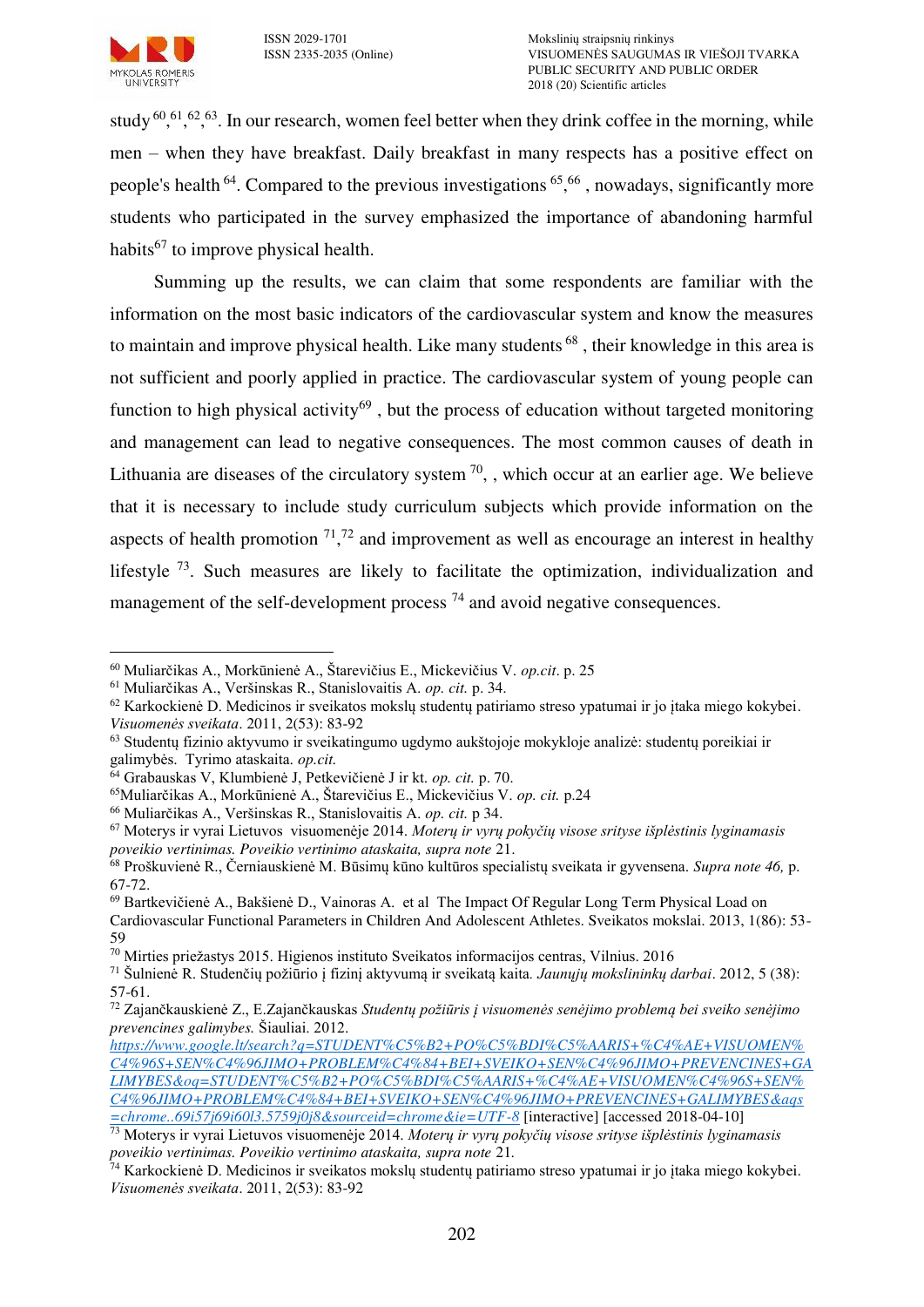

ISSN 2029-1701 Mokslinių straipsnių rinkinys VISUOMENĖS SAUGUMAS IR VIEŠOJI TVARKA PUBLIC SECURITY AND PUBLIC ORDER 2018 (20) Scientific articles

## **CONCLUSIONS**

According to the respondents of our research, future statutory officials, they are taking care of their health. The results of the survey are partly confirmed by such a statement. However, the majority of respondents did not control the frequency of heartbeat and did not know the values of their pulse.

More than two thirds of the respondents did not measure their blood pressure and did not know their values. Taking into account the fact that students need to improve endurance, strength and speed themselves while they do not manage and use the most basic health monitoring measures, a risk of provoking certain cardiovascular diseases appears.

Students have a certain amount of knowledge about the peculiarities of healthy lifestyle. The results of the survey suggest that there is a lack of practical skills for the preservation and improvement of physical health.

Students need to gain more knowledge about the most basic indicators of monitoring the main body systems; to be able to use them practically in the process of physical preparation, to develop adequate levels of personal physical activity programs and realize the principles of healthy lifestyle.

## **REFERENCES**

- 1. Adams, J., Schneider, J., Hubbard, et. Al (2010). Measurement of functional capacity requirements of police officers. *Baylor University Medical Center Proceedings* 2010, 23. 7-10. [https://www.ncbi.nlm.nih.gov/pmc/articles/PMC2804486/#](https://www.ncbi.nlm.nih.gov/pmc/articles/PMC2804486/) [interactive] [accessed 2018-03-20].
- 2. Anforderungen des Auswahlverfahrens im Sporttest der Bundespolizei [http://www.sporttest](http://www.sporttest-polizei.de/bundeslaender/bundespolizei/)[polizei.de/bundeslaender/bundespolizei/](http://www.sporttest-polizei.de/bundeslaender/bundespolizei/) (interaktyvus, žiūr. 2018-02-19]
- 3. Anforderungen beim Sporttest der Polizei<http://www.sporttest-polizei.de/bundeslaender/> [interactive] [accessed 2018-02-19]
- 4. Atranka į mokymo įstaigą. <http://stokipolicija.lt/stojimas/lpm/atranka-i-mokymo-istaiga/> [interactive] [accessed 2018-02-14]
- 5. Bartkevičienė A., Bakšienė D., Vainoras A. et al The Impact Of Regular Long Term Physical Load on Cardiovascular Functional Parameters in Children And Adolescent Athletes. Sveikatos mokslai. 2013, 1(86): 53-59
- 6. Boyce, R. W., Jones, G. R., Schendt, K. E. et.al. Longitudinal changes in strength of police officers with gender comparisons. *The Journal of Strength Conditioning Ressearch* 2009, 23(8), 2411–2418.
- 7. Fiziskās sagatavotības vērtēšanas metodika amatpersonām ar speciālajām dienesta pakāpēm <http://vsc.iem.gov.lv/wp-content/uploads/Metodika1.pdf>[interactive] [accessed 2018-04-15]
- 8. Fiziskās sagatavotības prasības Iekšlietu ministrijas sistēmas iestāžu un Ieslodzījuma vietu pārvaldes amatpersonām ar speciālajām dienesta pakāpēm <https://likumi.lv/doc.php?id=257102> [interactive] [accessed 2018-02-15]
- 9. Fortenbery J. H. An Exploratory Study on Physical Fitness Policies Among Police Departments in North Carolina. *Nova Southeastern University.* 2016. [https://nsuworks.nova.edu/cgi/viewcontent.cgi?article=1003&context=cahss\\_jhs\\_etd](https://nsuworks.nova.edu/cgi/viewcontent.cgi?article=1003&context=cahss_jhs_etd) [interactive] [accessed 2018-04-018].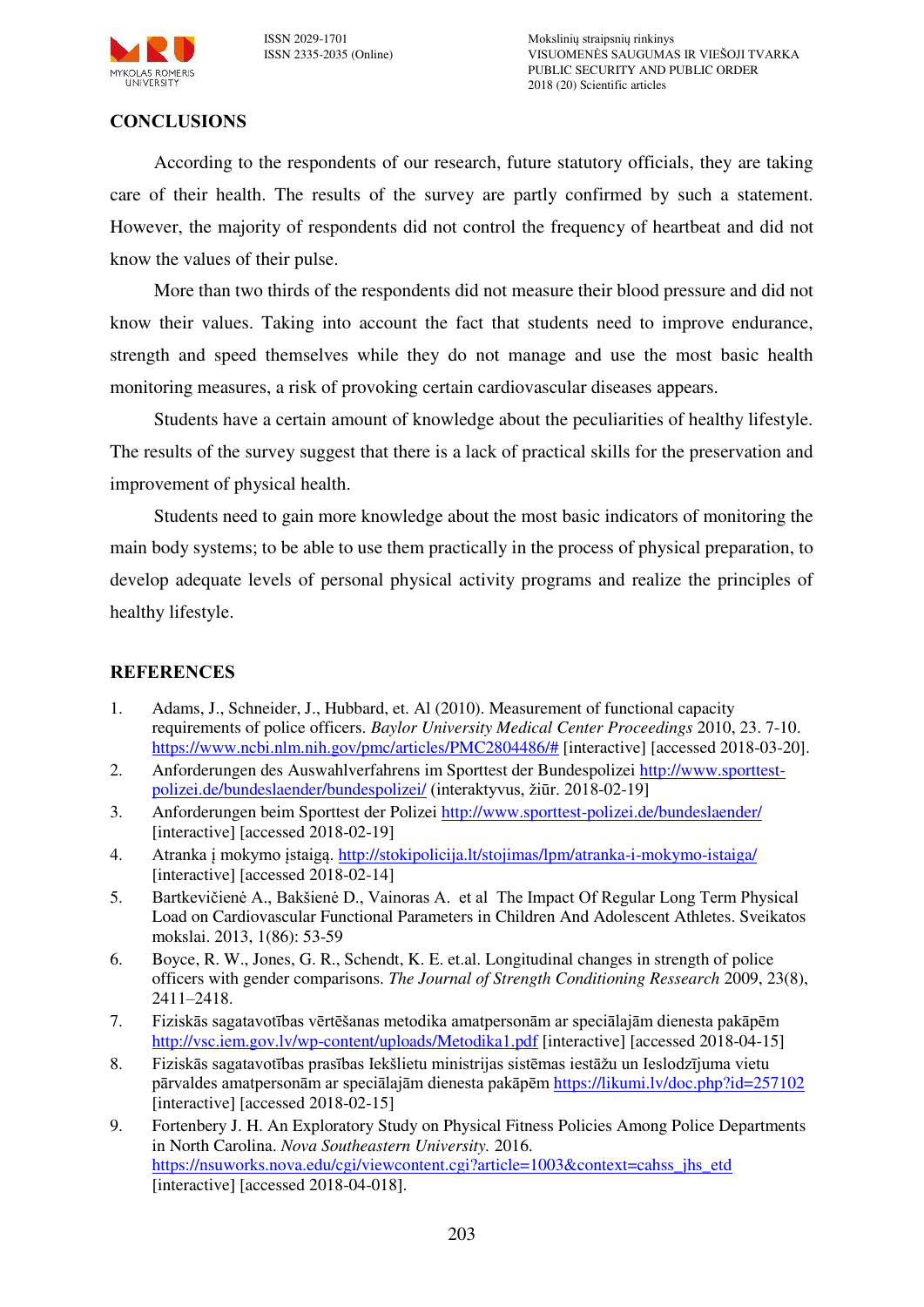

- 10. *Global action plan for the prevention and control of NCDs* 2013-2020. WHO. 2013, p. 55
- 11. Grabauskas V., Klumbienė J., Petkevičienė J. ir kt. *Suaugusių Lietuvos žmonių gyvensenos tyrimas 2012*. Kaunas: Lietuvos sveikatos mokslų universitetas, 2013.
- 12. Grabauskas V., Klumbienė J., Petkevičienė J. ir kt. *Suaugusių Lietuvos žmonių gyvensenos tyrimas 2014*. Kaunas: Lietuvos sveikatos mokslų universitetas, 2015.
- 13. Hallal P.C., Andersen L.B., Bull F.C. et al. Global physical activity levels: surveillance progress, pitfalls, and prospects. *The Lancet.* 2012 Jul 21;380(9838):247-57
- 14. Kales SN, Tsismenakis AJ, Zhang C, Soteriades ES. Blood pressure in firefighters, police officers, and other emergency responders. *Am J Hypertens* 2009;22:11-20.
- 15. Karkockienė D. Medicinos ir sveikatos mokslų studentų patiriamo streso ypatumai ir jo įtaka miego kokybei. *Visuomenės sveikata*. 2011, 2 (53): 83 – 92.
- 16. Leischik R., r Foshag P., Strauß et. all. Aerobic Capacity, Physical Activity and Metabolic Risk Factors in Firefighters Compared with Police Officers and Sedentary Clerks. *PLOS*. 2015. <http://journals.plos.org/plosone/article?id=10.1371/journal.pone.0133113#sec019>[interactive] [accessed 2018-03-13].
- 17. Lietuvos policijos generalinio komisaro 2016 m. liepos 18 d. įsakymas Nr. 5-V-581 (Lietuvos policijos generalinio komisaro 2017 m. balandžio 25 d. įsakymo Nr. 5-V-374 redakcija) "Policijos pareigūnų papildomų reikalavimų, susijusių su fiziniais ir praktiniais gebėjimais eiti tam tikras pareigas, ir atitikties šiems reikalavimams tikrinimo bei profesinio taktinio, specialaus fizinio rengimo pratybų ir sportinės veiklos organizavimo tvarkos aprašas".
- 18. Lietuvos Respublikos Švietimo ir mokslo mininsterija Socialinės apsaugos ir darmo ministerija. Pasieniečio rengimo standartas. Vilnius 2008. <http://www.kpmpc.lt/Skelbimai/PDFstandartai/Pasienietis.LT.3.pdf>[interactive] [accessed 2018-02-14].
- 19. Lietuvos Respublikos Švietimo ir mokslo mininsterija Socialinės apsaugos ir darmo ministerija. Policininko rengimo standartas. Vilnius 2008. <http://www.kpmpc.lt/Skelbimai/PDFstandartai/Policininkas.LT.3.pdf>[interactive] [accessed 2018-02-14]
- 20. Mirties priežastys 2015. Higienos instituto Sveikatos informacijoscentras, Vilnius. 2016, p. 188
- 21. Moterys ir vyrai Lietuvos visuomenėje 2014. *Moterų ir vyrų pokyčių visose srityse išplėstinis lyginamasis poveikio vertinimas. Poveikio vertinimo ataskaita.* Parengta pagal Valstybinės moterų ir vyrų lygių galimybių 2010-2014 metų programos priemonę Nr. 25.3. Socialinės apsaugos ir darbo ministerija. Kaunas. 2014.
- 22. Muliarčikas A., Kazlauskas V. Sportuojančiųjų ir nesportuojančiųjų Lietuvos veterinarijos akademijos studentų požiūrio į fizinį aktyvumą tendencijos. *Socialinių – humanitarinių mokslų vaidmuo universitetinio ugdymo sistemoje: mokslinių straipsnių rinkiny*s*.* Kaunas: LŽŪU, 2000, p. 350-353.
- 23. Muliarčikas A., Stanislovaitis A. Kauno miesto gyventojų požiūrio į sveikatą ir fizinį aktyvumą tendencijų aspektai. *Visuomenės sveikata*. 2003, 4 (23): 57-63.
- 24. Muliarčikas A., Morkūnienė A., Štarevičius E., Mickevičius V. Būsimų pareigūnų LTU studentų – požiūris į fizinės sveikatos būklės kontrolę ir valdymą. *Ugdymas. Kūno kultūra. Sportas.* 2005, 2 (56): 21-27.
- 25. Muliarčikas A., Veršinskas R., Stanislovaitis A. Studentų fizinės sveikatos tausojimo, gerinimo, pulso bei kraujospūdžio kontrolės ir mankštinimosi laisvalaikiu sąsajos analizė. *Ugdymas. Kūno kultūra. Sportas.* 2006, 2(61): 32–38.
- 26. [Normy testu sprawności fizycznej dla policjantek w służbie](https://www.wspol.edu.pl/zws/index.php?option=com_content&view=article&id=51:normy-testu-sprawnopci-fizycznej-dla-policjantek-w-ssuibie&catid=32:informator-dla-policjant) [https://www.wspol.edu.pl/zws/index.php?option=com\\_content&view=article&id=51:normy](https://www.wspol.edu.pl/zws/index.php?option=com_content&view=article&id=51:normy-testu-sprawnopci-fizycznej-dla-policjantek-w-ssuibie&catid=32:informator-dla-policjant)[testu-sprawnopci-fizycznej-dla-policjantek-w-ssuibie&catid=32:informator-dla-policjant](https://www.wspol.edu.pl/zws/index.php?option=com_content&view=article&id=51:normy-testu-sprawnopci-fizycznej-dla-policjantek-w-ssuibie&catid=32:informator-dla-policjant) [interactive] [accessed 2018-02-15]
- 27. [Normy testu sprawności fizycznej dla policjantów w służbie](https://wspol.edu.pl/zws/index.php?option=com_content&view=article&id=50:normy-testu-sprawnopci-fizycznej-dla-policjant-w-ssuibie&catid=32:informator-dla-policjant) [https://wspol.edu.pl/zws/index.php?option=com\\_content&view=article&id=50:normy-testu-](https://wspol.edu.pl/zws/index.php?option=com_content&view=article&id=50:normy-testu-sprawnopci-fizycznej-dla-policjant-w-ssuibie&catid=32:informator-dla-policjant)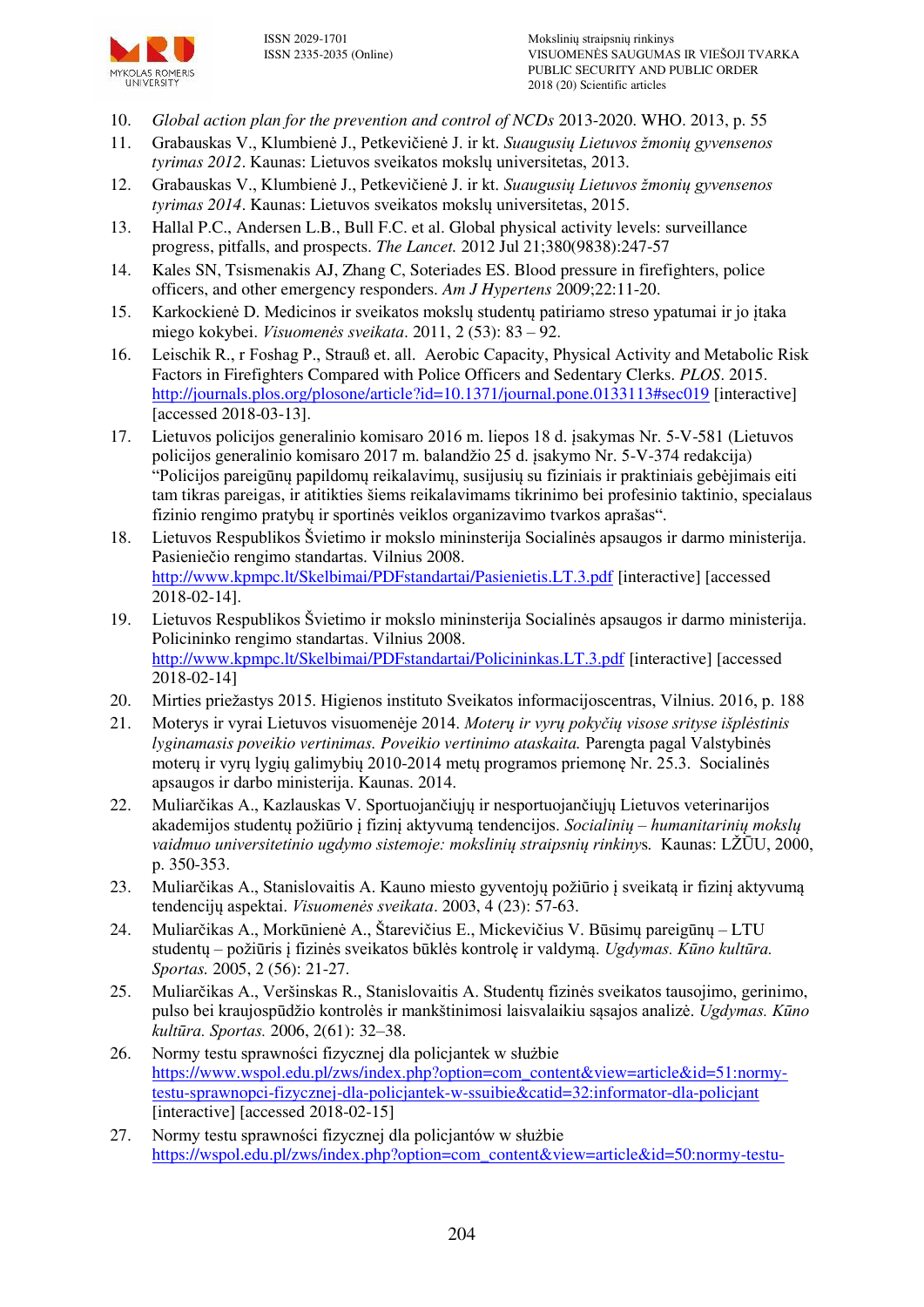

[sprawnopci-fizycznej-dla-policjant-w-ssuibie&catid=32:informator-dla-policjant](https://wspol.edu.pl/zws/index.php?option=com_content&view=article&id=50:normy-testu-sprawnopci-fizycznej-dla-policjant-w-ssuibie&catid=32:informator-dla-policjant) [interactive] [accessed 2018-02-15]

- 28. Obwieszczenie Granicznej Ministra spraw wewnętrznych z dnia 13 lipca 2015 r. w sprawie ogłoszenia jednolitego tekstu rozporządzenia Ministra Spraw Wewnętrznych i Administracji w sprawie testu sprawności fizycznej funkcjonariuszy Straży. [http://www.infor.pl/akt](http://www.infor.pl/akt-prawny/DZU.2015.152.0001121,rozporzadzenie-ministra-spraw-wewnetrznych-i-administracji-w-sprawie-testu-sprawnosci-fizycznej-funkcjonariuszy-strazy-granicznej.html)[prawny/DZU.2015.152.0001121,rozporzadzenie-ministra-spraw-wewnetrznych-i-administracji](http://www.infor.pl/akt-prawny/DZU.2015.152.0001121,rozporzadzenie-ministra-spraw-wewnetrznych-i-administracji-w-sprawie-testu-sprawnosci-fizycznej-funkcjonariuszy-strazy-granicznej.html)[w-sprawie-testu-sprawnosci-fizycznej-funkcjonariuszy-strazy-granicznej.html](http://www.infor.pl/akt-prawny/DZU.2015.152.0001121,rozporzadzenie-ministra-spraw-wewnetrznych-i-administracji-w-sprawie-testu-sprawnosci-fizycznej-funkcjonariuszy-strazy-granicznej.html) [interactive] [accessed 2018-02-15]
- 29. Politseiametniku ning Politsei- ja Piirivalveameti kõrgema ametniku kutsesobivusnõuded, nende kontrollimise tingimused ja kord<https://www.riigiteataja.ee/akt/118042013016>[interactive] [accessed 2018-02-15]
- 30. Povolanie policajta [https://www.minv.sk/swift\\_data/source/policia/prevencia/zakon\\_cest\\_a\\_odvaha/POVOLANIE%](https://www.minv.sk/swift_data/source/policia/prevencia/zakon_cest_a_odvaha/POVOLANIE%20POLICAJTA.pdf) [20POLICAJTA.pdf](https://www.minv.sk/swift_data/source/policia/prevencia/zakon_cest_a_odvaha/POVOLANIE%20POLICAJTA.pdf) [interactive] [accessed. 2018-02-19]
- 31. **Previerky fyzickej zdatnosti** <https://www.akademiapz.sk/prijimacia-skuska-0>[interactive] [accessed 2018-02-19]
- 32. Proškuvienė R., Černiauskienė M. Būsimų kūno kultūros specialistų sveikata ir gyvensena. *Visuomenės sveikata*. 2009, 2(45): 67-72
- 33. [Specializuotos medicininės ekspertizės](file:///H:/MOKSLO%20bendr/1-ALGIO_Mokslas/A-2018%20pavas/straipsnis%20i%20%20Nr%2020%20VSVT/Specializuotos%20medicininės%20ekspertizės%20tvarka.%20%20https:/cmek.vrm.lt/tvarka.php) tvarka. <https://cmek.vrm.lt/tvarka.php>[interactive] [accessed 2018-02-14].
- 34. Sport and physical activity. *Report. Eurobarometer. 2014*. [http://ec.europa.eu/public\\_opinion/archives/ebs/ebs\\_412\\_en.pdf](http://ec.europa.eu/public_opinion/archives/ebs/ebs_412_en.pdf) [interactive] [accessed 2018-04-06].
- 35. Stok į policiją. Viskas ką reikia žinoti, jei nori tapti policijos pareigūnu. <http://stokipolicija.lt/stojimas/pradzia/>[interactive] [accessed 2018-04-19].
- 36. Studentų fizinio aktyvumo ir sveikatingumo ugdymo aukštojoje mokykloje analizė: studentų poreikiai ir galimybės. Tyrimo ataskaita. Klaipėda, 2015. [http://www.jrd.lt/informacija](http://www.jrd.lt/informacija-dirbantiems-su-jaunimu/informacija-apie-jaunima/tyrimai/student_fizinio_aktyvumo_ir_sveikatingumo_ugdymo_auktojoje_mokykloje_a....pdf)[dirbantiems-su-jaunimu/informacija-apie](http://www.jrd.lt/informacija-dirbantiems-su-jaunimu/informacija-apie-jaunima/tyrimai/student_fizinio_aktyvumo_ir_sveikatingumo_ugdymo_auktojoje_mokykloje_a....pdf)[jaunima/tyrimai/student\\_fizinio\\_aktyvumo\\_ir\\_sveikatingumo\\_ugdymo\\_auktojoje\\_mokykloje\\_a.](http://www.jrd.lt/informacija-dirbantiems-su-jaunimu/informacija-apie-jaunima/tyrimai/student_fizinio_aktyvumo_ir_sveikatingumo_ugdymo_auktojoje_mokykloje_a....pdf) [...pdf](http://www.jrd.lt/informacija-dirbantiems-su-jaunimu/informacija-apie-jaunima/tyrimai/student_fizinio_aktyvumo_ir_sveikatingumo_ugdymo_auktojoje_mokykloje_a....pdf) [interactive] [accessed 2018-04-10]
- 37. Šulnienė R. Studenčių požiūrio į fizinį aktyvumą ir sveikatą kaita*. Jaunųjų mokslininkų darbai*. 2012, 5 (38): 57-61.
- 38. Taylor A.J., Watkins T., Bell D. et al. Physical activity and the presence and extent of calcified coronary atherosclerosis. *Medicine & Science in Sport & Exercise*. 2002, 34: 228 – 233.
- 39. The 11 components of proper police fitness. [https://www.policeone.com/police-products/fitness](https://www.policeone.com/police-products/fitness-health-wellness/articles/508738-The-11-components-of-proper-police-fitness/)[health-wellness/articles/508738-The-11-components-of-proper-police-fitness/](https://www.policeone.com/police-products/fitness-health-wellness/articles/508738-The-11-components-of-proper-police-fitness/) [interactive] [accessed 2018-03-11]
- 40. Volanti J.M., Ma C.C., Fekedulegn D. et al. Associations Between Body Fat Percentage and Fitness among Police Officers: A Statewide Study. *[Safety and Health at Work](https://www.sciencedirect.com/science/journal/20937911)*. 2017, 8 (1): 36- 41.
- 41. Varvarigou V., Farioli A., M. Korre et. al. Law enforcement duties and sudden cardiac death among police officers in United States: case distribution study.*BMJ.* (Published 18 November 2014).<http://www.bmj.com/content/bmj/349/bmj.g6534.full.pdf>[interactive] [accessed 2018- 03-12].
- 42. Warburton D.E.R., Nicol C.W., Bredin S.S.D. Health benefits of physical activity: the evidence. *Canadian Medical Association Journal.* 2014, 174(6): 801-809. https://www.ncbi.nlm.nih.gov/pmc/articles/PMC1402378/ [interactive] [accessed 2018-04-06].
- 43. Williams J., Ramsey V. The Need for Law Enforcement Wellness Interventions: A Critical Review. *The Sport Journal.* 2017 (57), September 5 [http://thesportjournal.org/article/the-need](http://thesportjournal.org/article/the-need-for-law-enforcement-wellness-interventions/)[for-law-enforcement-wellness-interventions/](http://thesportjournal.org/article/the-need-for-law-enforcement-wellness-interventions/) [interactive] [accessed 2018-03-12]
- 44. Zajančkauskienė Z., E.Zajančkauskas *Studentų požiūris į visuomenės senėjimo problemą bei sveiko senėjimo prevencines galimybes.* Šiauliai. 2012.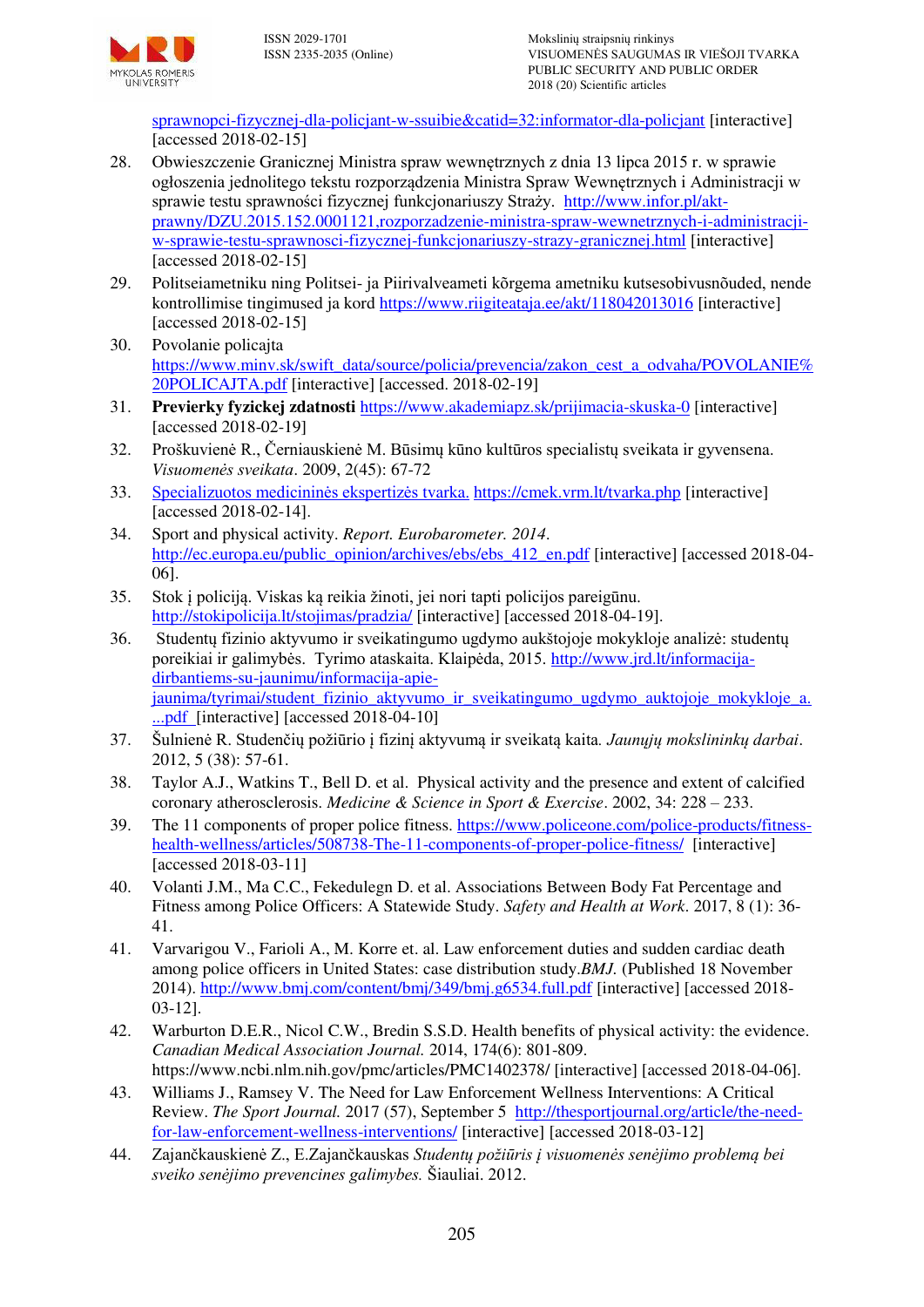

ISSN 2029-1701 Mokslinių straipsnių rinkinys ISSN 2335-2035 (Online) VISUOMENĖS SAUGUMAS IR VIEŠOJI TVARKA PUBLIC SECURITY AND PUBLIC ORDER 2018 (20) Scientific articles

*[https://www.google.lt/search?q=STUDENT%C5%B2+PO%C5%BDI%C5%AARIS+%C4%AE](https://www.google.lt/search?q=STUDENT%C5%B2+PO%C5%BDI%C5%AARIS+%C4%AE+VISUOMEN%C4%96S+SEN%C4%96JIMO+PROBLEM%C4%84+BEI+SVEIKO+SEN%C4%96JIMO+PREVENCINES+GALIMYBES&oq=STUDENT%C5%B2+PO%C5%BDI%C5%AARIS+%C4%AE+VISUOMEN%C4%96S+SEN%C4%96JIMO+PROBLEM%C4%84+BEI+SVEIKO+SEN%C4%96JIMO+PREVENCINES+GALIMYBES&aqs=chrome..69i57j69i60l3.5759j0j8&sourceid=chrome&ie=UTF-8) [+VISUOMEN%C4%96S+SEN%C4%96JIMO+PROBLEM%C4%84+BEI+SVEIKO+SEN%C4](https://www.google.lt/search?q=STUDENT%C5%B2+PO%C5%BDI%C5%AARIS+%C4%AE+VISUOMEN%C4%96S+SEN%C4%96JIMO+PROBLEM%C4%84+BEI+SVEIKO+SEN%C4%96JIMO+PREVENCINES+GALIMYBES&oq=STUDENT%C5%B2+PO%C5%BDI%C5%AARIS+%C4%AE+VISUOMEN%C4%96S+SEN%C4%96JIMO+PROBLEM%C4%84+BEI+SVEIKO+SEN%C4%96JIMO+PREVENCINES+GALIMYBES&aqs=chrome..69i57j69i60l3.5759j0j8&sourceid=chrome&ie=UTF-8) [%96JIMO+PREVENCINES+GALIMYBES&oq=STUDENT%C5%B2+PO%C5%BDI%C5%AA](https://www.google.lt/search?q=STUDENT%C5%B2+PO%C5%BDI%C5%AARIS+%C4%AE+VISUOMEN%C4%96S+SEN%C4%96JIMO+PROBLEM%C4%84+BEI+SVEIKO+SEN%C4%96JIMO+PREVENCINES+GALIMYBES&oq=STUDENT%C5%B2+PO%C5%BDI%C5%AARIS+%C4%AE+VISUOMEN%C4%96S+SEN%C4%96JIMO+PROBLEM%C4%84+BEI+SVEIKO+SEN%C4%96JIMO+PREVENCINES+GALIMYBES&aqs=chrome..69i57j69i60l3.5759j0j8&sourceid=chrome&ie=UTF-8) [RIS+%C4%AE+VISUOMEN%C4%96S+SEN%C4%96JIMO+PROBLEM%C4%84+BEI+SVE](https://www.google.lt/search?q=STUDENT%C5%B2+PO%C5%BDI%C5%AARIS+%C4%AE+VISUOMEN%C4%96S+SEN%C4%96JIMO+PROBLEM%C4%84+BEI+SVEIKO+SEN%C4%96JIMO+PREVENCINES+GALIMYBES&oq=STUDENT%C5%B2+PO%C5%BDI%C5%AARIS+%C4%AE+VISUOMEN%C4%96S+SEN%C4%96JIMO+PROBLEM%C4%84+BEI+SVEIKO+SEN%C4%96JIMO+PREVENCINES+GALIMYBES&aqs=chrome..69i57j69i60l3.5759j0j8&sourceid=chrome&ie=UTF-8) [IKO+SEN%C4%96JIMO+PREVENCINES+GALIMYBES&aqs=chrome..69i57j69i60l3.5759j0](https://www.google.lt/search?q=STUDENT%C5%B2+PO%C5%BDI%C5%AARIS+%C4%AE+VISUOMEN%C4%96S+SEN%C4%96JIMO+PROBLEM%C4%84+BEI+SVEIKO+SEN%C4%96JIMO+PREVENCINES+GALIMYBES&oq=STUDENT%C5%B2+PO%C5%BDI%C5%AARIS+%C4%AE+VISUOMEN%C4%96S+SEN%C4%96JIMO+PROBLEM%C4%84+BEI+SVEIKO+SEN%C4%96JIMO+PREVENCINES+GALIMYBES&aqs=chrome..69i57j69i60l3.5759j0j8&sourceid=chrome&ie=UTF-8) [j8&sourceid=chrome&ie=UTF-8](https://www.google.lt/search?q=STUDENT%C5%B2+PO%C5%BDI%C5%AARIS+%C4%AE+VISUOMEN%C4%96S+SEN%C4%96JIMO+PROBLEM%C4%84+BEI+SVEIKO+SEN%C4%96JIMO+PREVENCINES+GALIMYBES&oq=STUDENT%C5%B2+PO%C5%BDI%C5%AARIS+%C4%AE+VISUOMEN%C4%96S+SEN%C4%96JIMO+PROBLEM%C4%84+BEI+SVEIKO+SEN%C4%96JIMO+PREVENCINES+GALIMYBES&aqs=chrome..69i57j69i60l3.5759j0j8&sourceid=chrome&ie=UTF-8)* [interactive] [accessed 2018-04-10]

45. Zimmerman FH. Cardiovascular disease and risk factors in law enforcement personnel: a comprehensive review. *Cardiol Rev* 2012;20:159-66.

# **STUDENTŲ POŽIŪRIO Į SAVARANKIŠKĄ FIZINĮ AKTYVUMĄ ASPEKTAI**

## **Algirdas Muliarčikas\***

*Mykolo Romerio Universitetas* 

### **S a n t r a u k a**

Straipsnyje analizuojami būsimųjų teisėsaugos pareigūnų, Mykolo Romerio universiteto Viešojo saugumo fakulteto studentų anketinės apklausos rezultatai. Gauti apklausos rezultatai atspindi studentų požiūrį į savo sveikatą, žinias apie elementariausius žmogaus organizmo būklę charakterizuojančius fiziologinius rodiklius bei fizinės sveikatos tausojimo ir gerinimo būdus.

**Straipsnio tikslas** - išsiaiškinti studentų santykio su elementariausiais Širdies kraujagyslių sistemos būklės kontrolės rodikliais bei fizinės sveikatos tausojimo ir gerinimo būdais ypatumus.

Straipsnyje analizuojami vyrų (n=76) ir moterų (n=80), įstojusių 2014 metais į Mykolo Romerio universiteto Viešojo saugumo fakultetą, anketinės apklausos rezultatai. Tyrime dalyvavusiųjų amžiaus vidurkis – 21 metai. Anketa aprobuota įgyvendinant Kauno miesto Sveikatos skyriaus programą "Fizinis aktyvumas". Visi gauti duomenys buvo priskirti santykinėms grupėms ir analizuoti atsižvelgiant į lyties (vyrų ir moterų grupė) ir studentų fizinio aktyvumo (laisvalaikiu sportavo ar nesportavo) aspektus. Tyrime naudoti analizės, apklausos, abstrakcijos, apibendrinimo, matematinės statistikos (duomenų skirtumo patikimumui nustatyti pagal χ2- - chi kvadrato rodiklį) metodai.

Statistiškai patikimai didesnė respondentų (87,2%) dalis teigė, kad rūpinasi savo sveikata. Ja rūpinasi didesnė dalis sportuojančių (94,8%) studentų, lyginant su nesportuojančiais, (65,0%). Vienodas respondentų kiekis savo sveikatos būklę įvertina kategorijomis "gera" (48,7%) ar "patenkinama" (48,7%). Ženkliai mažesnė dalis – "nepatenkinama" (1,3%) ir "bloga" (1,3%). Didžiausia dalis visų apklaustų bei suskirstytų pagal respondentų grupes, dėl ligos pas gydytoją lankėsi 1-2 kartus per metus. Skirtingai nei vyrai, 17,5% apklausoje dalyvavusių moterų, pažymėjo, kad pas medikus lankėsi 3-5 kartus per metus. "Ar kontroliuojate (skaičiuojate) pulso dažnį?" - 78,2% respondentų pažymėjo atsakymą "Ne"; 19,2% - "Taip" ir 2,6 % – "Nemoku" skaičiuoti. Dauguma apklausoje dalyvavusių studentų neskaičiuoja ir nežino savo pulso pulso dažnio ramybės būklėje (68,0% ir 64,0). Kad matuoja kraujospūdį atsakė 32,1% visų respondentų, 28,9% vyrų, 32,5% moterų, 34,5% sportuojančių ir 20% nesportuojančių respondentų. Visose grupėse statistiškai patikimai didesnis skaičius atsakiusių, kad nematuoja kraujospūdžio. Statistiškai patikimai didesnė dalis nematuojančių kraujospūdžio respondentų, tokį sprendimą pagrindė pažymėdami atsakymą "Gerai jaučiuosi" - 75,5%. Atsakydami į klausimą "Koks Jūsų kraujospūdis?" - didesnė (57,7%) respondentų dalis pažymėjo atsakymą "Nežinau". Studentų nuomone, atsikratant antsvorio, reikėtų teikti prioriteta fiziniam aktyvumui (92,3%) ir suderintai mitybai (79,5%). Iš visų anketavime dalyvavusių studentų 39,7% dieną būna darbingi kai ryte išgeria kavos, o 25,6% – atlikę fizinę mankštą. Lyginant vyrų ir moterų pasirinkimą, pastarosios statistiškai patikimai didesnį prioritetą suteikė kavai. Gausesnės dalies visų respondentų (p<0,001) vyrų, moterų, sportuojančių ir nesportuojančių studentų nuomone, siekiant pagerinti savo fizinę sveikatą pirmiausia reikėtų rinkis fizinę veiklą atliekant dozuoto krūvio fizinius pratimus, taikyti specialią dietą bei vartoti vitaminus.

**Pagrindinės sąvokos**: fizinė sveikata, širdies tvinksnių dažnis, kraujospūdis, būklės kontrolė, būsimieji pareigūnai.